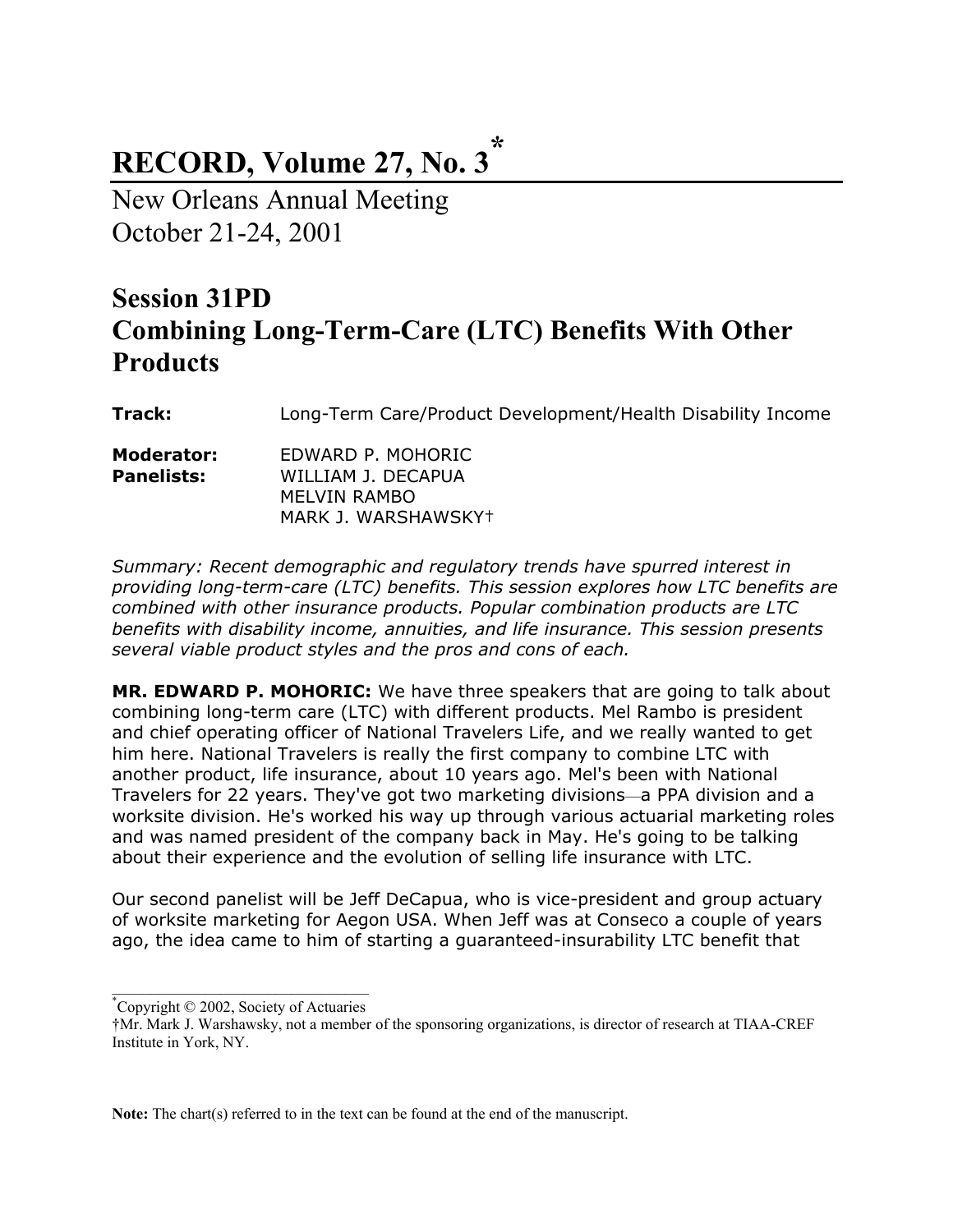could be attached to a disability product. Jeff is going to speak of the genesis of this plan, how they developed it, and then what happened.

Our third speaker is Mark Warshawsky. He was, until recently, director of research at TIAA-CREF and is currently a visiting researcher for the National Bureau of Economic Research (NBER). He's not going to talk so much about a product as he is about his research and ideas for using single premium immediate annuities (SPIAs) to fund LTC and the motivation behind making this an integrated product.

If there's time at the end, I will also speak a little bit about ways that LTC has been used in combination with deferred annuity products that I've seen to date.

**MR. MELVIN RAMBO:** I'm going to focus on four areas this afternoon in my discussion:

- 1. The beginning of this type of rider.
	- Why we designed this type of rider back in 1987
	- Product features
	- Competition
	- The regulatory environment
- 2. The evolutionary process that has taken place over the last 13 to 14 years.
- 3. Tax implications.
- 4. Future products, which our other panelists are also going to be discussing.

Back in the spring of 1987, National Travelers was looking for a way to position itself. We're a small mutual company, and our chief actuary at the time and the chief marketing officer went to lunch one day, and they were talking about how to position National Travelers in the marketplace. Of course, being a small mutual company, we were always trying to look at the market, as all marketing people are, to focus on how we could make ourselves unique and get positioned. They talked about how to make a product unique and have the death benefit be available early for long-term care. Also, in focusing on the design of the product, we wanted to improve our universal life premium persistency, as well as the overall product persistency.

One of the big issues, when we started the design of this in the spring of 1987, was lat the idea of putting a waiting period on the product and also a premium requirement period. We put a waiting period on of 10 years, which in retrospect was a long waiting period. But the main reason we put a waiting period on was we really wanted to focus our marketing area and our agents on trying to sell and entice the younger market to look at long-term care. We really wanted our agents our marketing area—to go out and look at people in their late 40s and maybe their early 50s. So that was more the reason for the 10-year waiting period than anything else.

Fortunately, we had underwriters trained, and we were offering an individual major medical product at that point. So it was not an issue for us, from an underwriting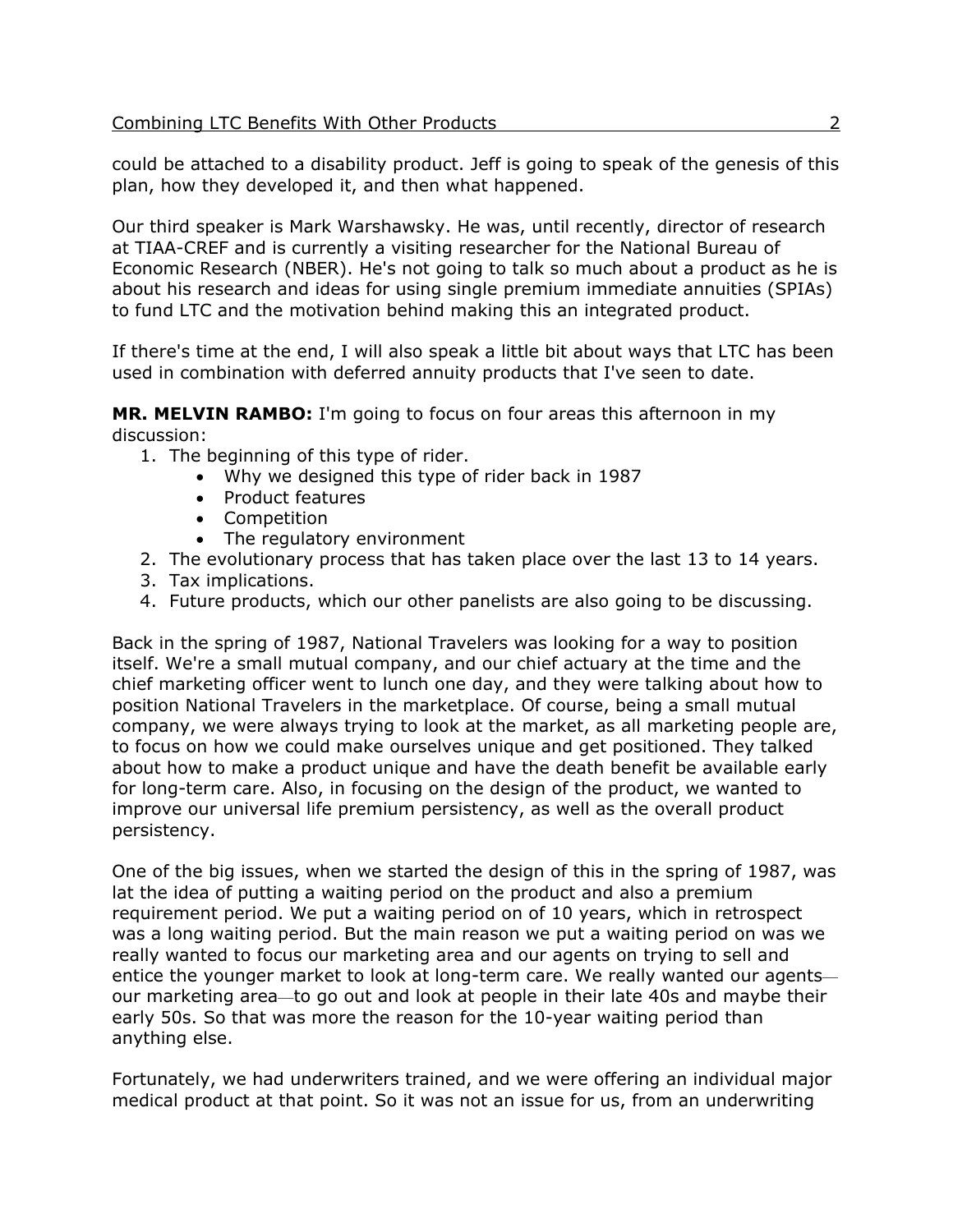perspective, to have to worry so much about whether we had people trained. But we also didn't want to have to get into a lot of issues regarding long-term-care underwriting.

With this waiting period, we also did not have to worry so much about gatekeepers. Of course, the stand-alone, long-term-care policies until recently would have gatekeepers like a three-day hospital stay, and then you had to go into a care facility at some point within 14 or 21 days after being released from the hospital. Again, we eliminated that actual issue, and we came up with broader definitions of care facilities as well. With this 10-year waiting period, we weren't as concerned about what type of care the individual was receiving, be it skilled, intermediate, custodial, home care, or even respite care. We really didn't care. We wanted to be there at the time that they needed the benefit. But, again, we ran into issues with state insurance departments on the definitions of the various care facilities.

To make things as easy as possible initially, we introduced the product with just a level death benefit on the universal life policy. That way we could just take a percentage of that level face amount. We did not have to worry about the increasing death benefit.

Of course, with a level death benefit, you do run into the corridor issues, which you need to be concerned about at later attained ages. But again, we focused on the level death benefits. We could just take a percentage and calculate that, and the insured would know exactly what his or her LTC benefit was going to be from month-to-month.

Again, to make the calculation simple, we just used two percent of the face amount. We didn't vary the percentage by face amount. We just knew that—over a 50-month period, if the person did stay in the care facility for 50 months, that person would use up the entire face amount at that point.

We made no distinction between accident and sickness. Again, because of our long waiting period, that made it easy for us. We didn't have to go in and come up with definitions of what an accident, an injury, or sickness was.

By the time we got the rider finished, we ended up joking about the fact that we had a seven-page rider on a 10-page policy. You would sit there looking at it from an administrative standpoint, especially a claim standpoint, and they would look at it like, why are you filing this incredibly long rider? But in order to cover all the definitions that we needed as well as the interaction of the rider with the underlying base policy, it took a lot of complicated writing and coordination between those two benefits.

We also had a waiting period on the policy. Just to cut down on this in-and-out of the care facility, if someone went into a skilled care facility for rehabilitation for two weeks, we wouldn't have that person on claim status and then back out. The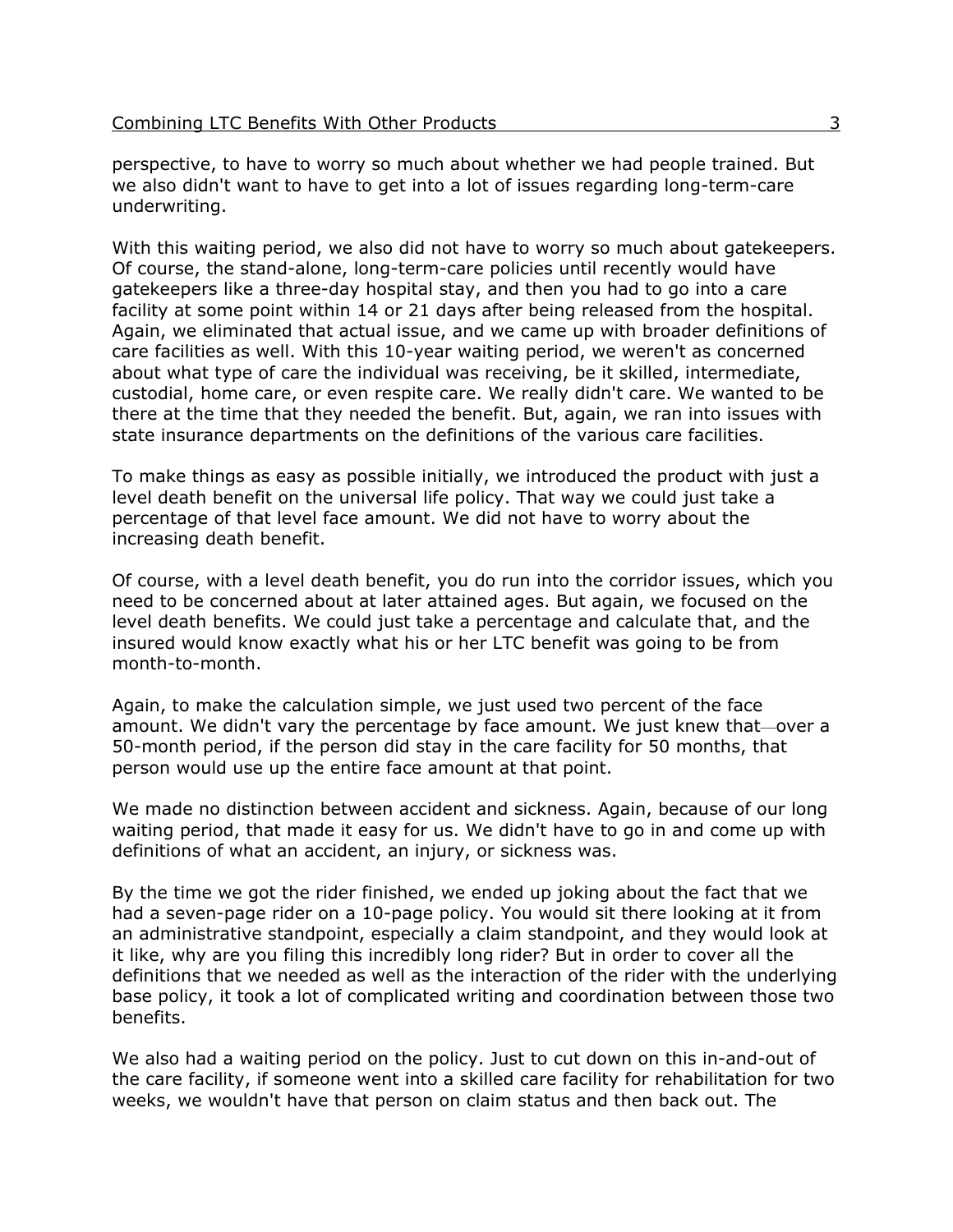person had to be in the care facility for 60 days before benefits would begin, and then they were retroactive back to the day of incurral.

We also built in a waiver of cost of insurance (COI) charges (while the person is confined) into the product, and I know a number of products have this feature now. We were concerned that, if the person was in a care facility, obviously he or she may not be able to afford to continue to make the premium payments. We did not want the policy lapsing accidentally while they were in a care facility, so we made sure that we waived the cost of insurance, but interest crediting continued into the policy.

One of the biggest hurdles in trying to administer this type of product was how to actually keep track of the payouts on a life insurance policy. As with all administrative systems, they have loan provisions and ways to handle either variable loan rates or fixed loan rates with loan interest in advance. But a lot of systems can't carry two types of loan features. Luckily, the admin system that we had at that time would allow us to carry a loan on the policy as well as a lien. So we attached a non-interest-bearing lien to the policy. Again, we did not want to be making partial withdrawals or automatic reductions of the death benefit at the time a person qualified for benefits, because you would run into a whole gamut of tax issues and be forced out of the money, should you start reducing or making partial withdrawals from that face amount. So, we went the lien route, and it's proved to be very beneficial for us. We do end up reporting that lien as a non-admitted asset on our books, but we've had very few claims to date in the 14 years that we've had the product out.

We also had a premium-paying requirement of 10 years, to coincide with the 10 year waiting period. Again, this was to get to as low of a net amount at risk as possible, when the person would go into a care facility, and keep our risk at a minimum with the fund value increasing.

Another feature was a deductible feature. Again, if someone took out a policy loan or a partial withdrawal from the product, you wouldn't want him or her coming along during a claim status and getting access to the fund value again. So these were actually deductible features, and we've had very few loans or partial withdrawals on these products. It has behaved exactly as we hoped it would.

We did coordinate with government programs. We really didn't feel it was necessary, because of the waiting period that we designed, and because there really wasn't any potential for anti-selection. But we did coordinate with government programs because we wanted to make sure that there was as much death benefit available long term as possible for the beneficiary. So, if someone is receiving benefits from a government facility, we will coordinate there. Otherwise, we will give them two percent of the face amount.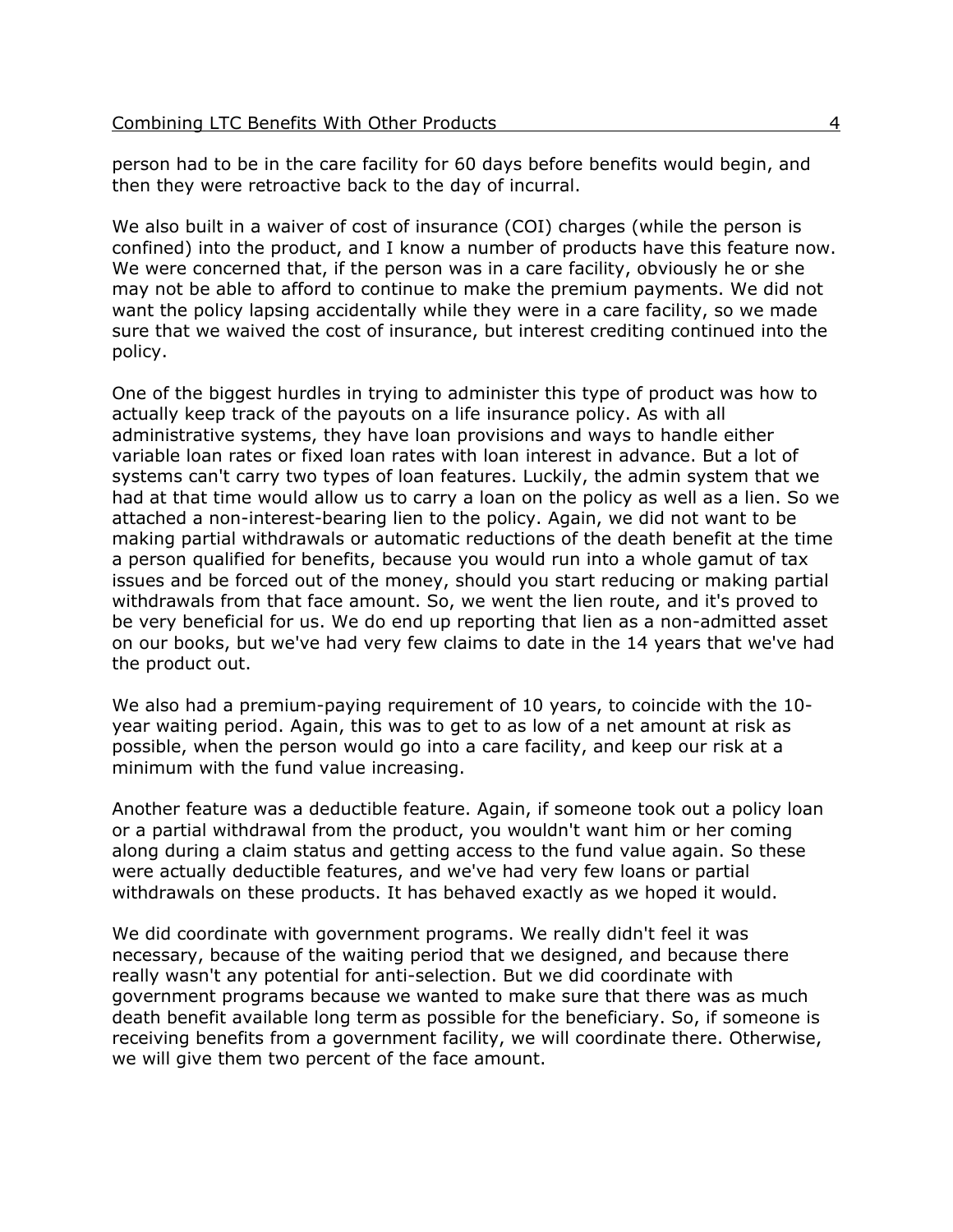We had a lot of debate at that time as to how to rate the product. As with all designs of any products you're looking at—male/female rates, smoker/non-smoker rates—we did do those distinctions, although it added some complications to our original pricing. But it was well worth the effort.

That gives you a historical perspective and the main reasons why we designed the product, some of the features we put in, and what we had to consider. We actually worked on the product for four months. We started in May 1987. We filed it with the Iowa Insurance Department in August of that year and introduced it to our field force in November. So this was a very fast-track product design, and by the end of 1988, there were actually 18 companies out in the market with variations of our design. Needless to say, one of the first changes was a reduction in the waiting period, and our agents were clamoring for us to reduce the waiting period as well. We did shortly thereafter, but, again, we were trying to get our agents to focus on a younger age marketplace.

By the end of 1988, some companies had introduced products with no waiting period for accident, and maybe a three-year waiting period for sickness. They were prorating the fund value and the face amount for the payouts. They were also putting this type of rider on whole life, excess interest whole life, and single premium whole life for the older ages. And the two different death benefits for universal life—both the level and increasing death benefits—were included. The percentages of face amount were varying as well. An example would be two percent of the face amount up to \$100,000 and then half a percent above \$100,000. These varied all over the place as well.

Some companies even capped the amount of face amount. They would allow for acceleration—some at 50 percent or at 75 percent. Premium requirements changed as well. But most companies stuck with the skilled/intermediate/custodial-type of care. Some would have some gatekeepers built in if you were receiving home health care. So, gatekeepers were being built in, but again, as they lowered the premium requirement and the waiting period requirement; they felt the gatekeepers were necessary to cut down on the anti-selection.

The regulatory environment at that point, needless to say, was pretty incredible. It was like, "Wow, what have we done here?" I ended up going to several insurance departments and having to talk with commissioners or their legal staff and the policy review people because they were, needless to say, very confused on how they were going to deal with this type of rider. Was it a true life insurance rider? Was it a health insurance rider on a life chassis? They were asking about loss ratios and what loss ratios we had calculated into the product—again with a focus on health insurance.

Then there were the reserving difficulties—surrounding this interrelationship between the face amount and the rider. As you can imagine and are aware of today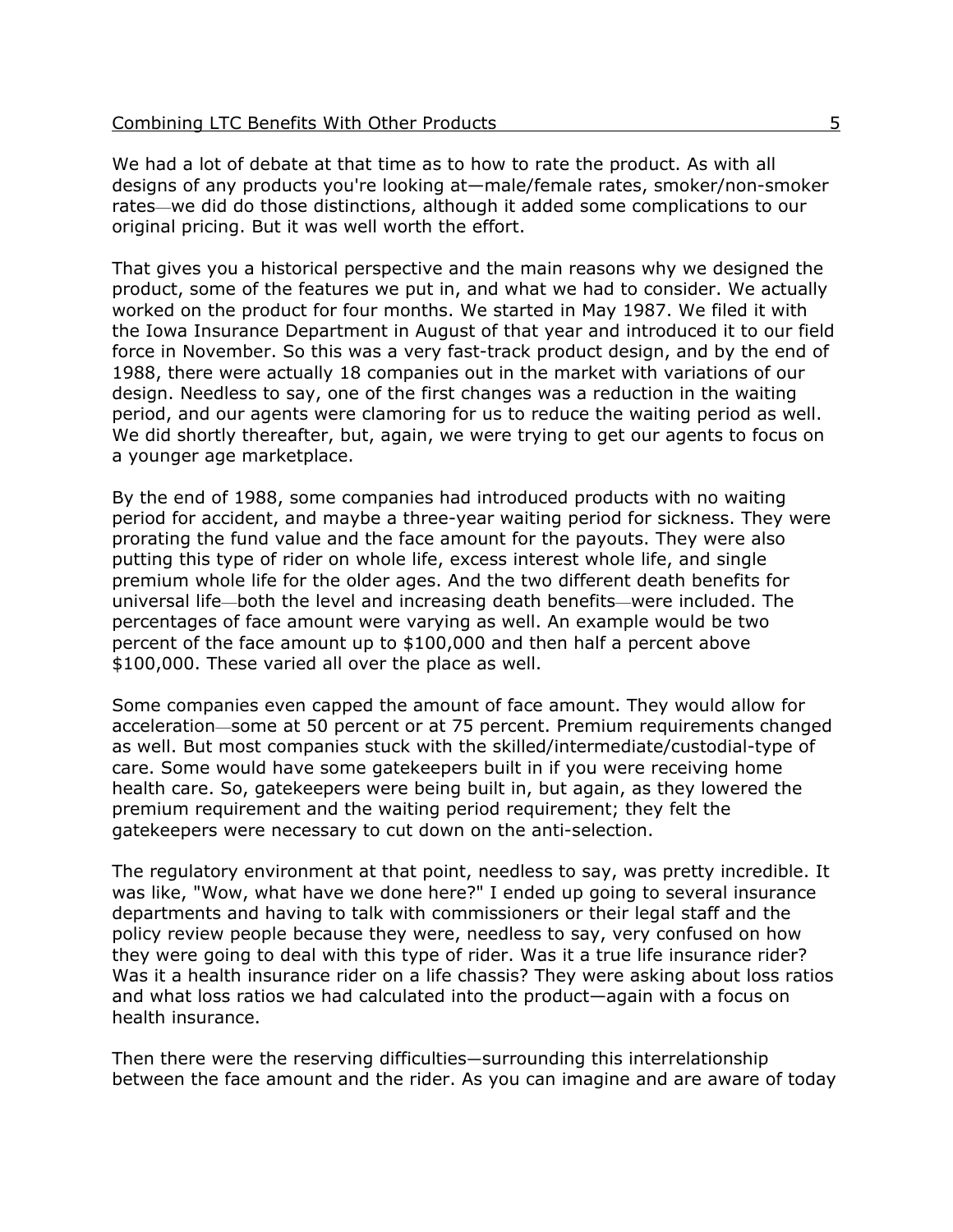in filing these products, we're still dealing with definitions of skilled care and intermediate care that vary from state to state.

Here are our results, for those of you that are from much larger companies than National Travelers—and we are a small mutual company. We sold 2,000 policies over the first three years that we had this product. We were happy with those results. We've had 10 claims in the 14 years that we've had the product out, and we still have 1,500 policies in force. So our persistency has been very good. Our claims have been easy to administer with the lien approach. And actually we ended up ceasing with this type of product. By about 1993-94, we closed this block of business. Since then we've been offering long-term-care—a lump sum payout—as an accelerated death benefit product. I'll talk more about that in just a minute.

Now to the evolutionary process of this whole episode. Over the 10 years that followed, there were whole-life policies with joint features—first and second to die. There have been group universal life products that have come out with long-termcare features, lump sum versus monthly payouts, and then term insurance with accelerations. From the regulatory standpoint, there are basically two model bills that are out. There's a long-term-care model bill that focuses both on stand-alone, long-term care, as well as the rider. Basically any policy that is advertised as a long-term-care insurance product will fall under this model bill, if your state has adopted the model bill legislation. It covers long-term care involving cognitive impairment, any therapeutic or rehabilitation, maintenance, or personal care services.

There's also discussion in the model bill about Section 7702 B (b) of the Internal Revenue Code of 1986. Again, this is where the definitions finally came in, so you could use these long-term-care riders as part of calculating your guideline-single and guideline-annual premiums to fund the product. There are definitions of qualified long-term-care services, and the contract cannot be covering or reimbursing any expenses covered by Title XVIII of the Social Security Act.

There's also the fact that the product has to be guaranteed renewable. In health insurance language, that obviously means that the contract cannot be unilaterally cancelled, but you can increase premiums. So on a universal life policy, you can increase your COI charges, or on a term product or an indeterminate type of premium product, you can increase your premiums if experience would warrant. For the stand-alone products under this model bill, if there are any refunds of premiums or dividends, you have to use those to reduce future premiums in the contract or to increase future benefits that are being offered.

Then the model bill also goes into the consumer protection provisions under Section 7702 B, subparagraph (g), and again, the tax-qualified issues for this product come under 7702 B, subparagraph (e).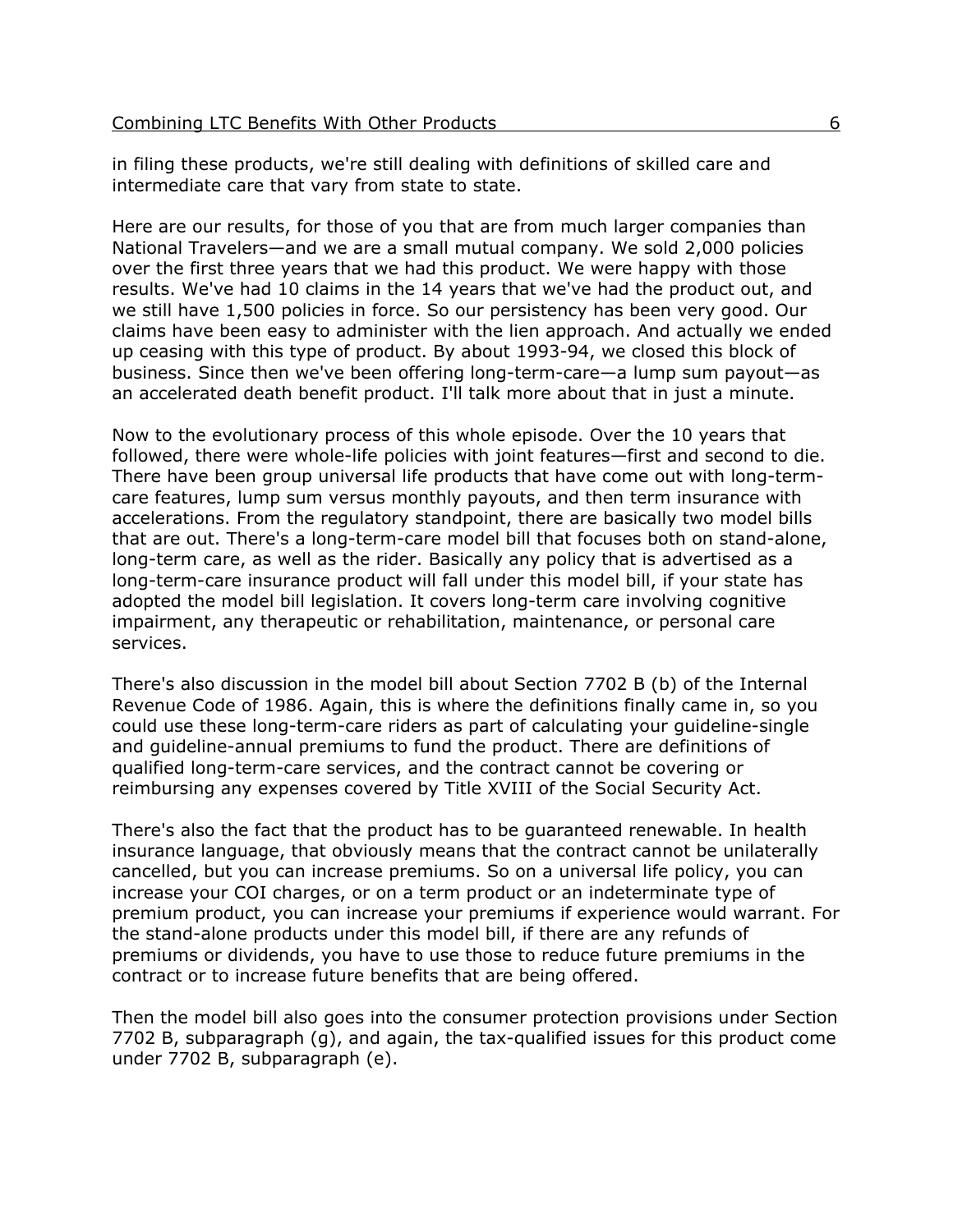There are also disclosure requirements and performance standards. This also gets into your sales illustration requirements in the states that have adopted the sales illustration model bill. Again, the focus is the fact that these products cannot be cancelled or non-renewed. You have to keep them in force on a unilateral basis. Preexisting condition clauses come into play with restrictions that these cannot be more restrictive than a six-month prior to issue or a six-month after the effective date relating to preexisting conditions.

Also, they have eliminated the gatekeeper for hospitalization. There cannot be a requirement of any type of hospitalization before you start receiving benefits under this type of product. The commissioner can, at his or her discretion, adopt loss ratio standards, and this varies from state to state—Florida being probably the most difficult in dealing with loss ratio calculations. For those of you that deal in health insurance in Florida, you know what I mean when you start having to do filings in the state of Florida. You hope you can get it approved within the next two or three years.

The outlines of coverage, of course, relate to health insurance—again, describing the benefits, listing any exceptions or exclusions in the contract, listing that the product is a qualified product under 7702 B (b), and including a policy summary or disclosure statement. The summary includes the interaction of the base policy and the rider, the length of the benefit and the amount of the benefit, when the person does qualify, and then current and projected maximum lifetime benefits that will be available.

When you're in benefit status, you also need to be providing an explanation of benefits (EOB), with a monthly report showing the interaction of the rider with the underlying death benefit. This is so the beneficiary understands what's happening to that death benefit as they're in payout status.

In regard to incontestability, there are two versions:

- 1. In the first six months, you can rescind the contract if there's any material misrepresentation regarding any of the features of the contract or the application.
- 2. Then from six months to two years, there has to be material misrepresentation, and it has to relate exactly to the claim that's being filed. If someone's filing a claim for cognitive impairment or activities of daily living (ADLs), it has to relate specifically to one of those before you can contest the contract.

Nonforfeiture benefits. These mostly relate to the stand-alone, long-term-care policies again. You have to offer a reduced paid-up benefit as an optional rider for the stand-alone contracts.

Looking specifically at Section 7702 (B), of course, you get into the actual definitions here and into meeting the requirements of a long-term-care policy.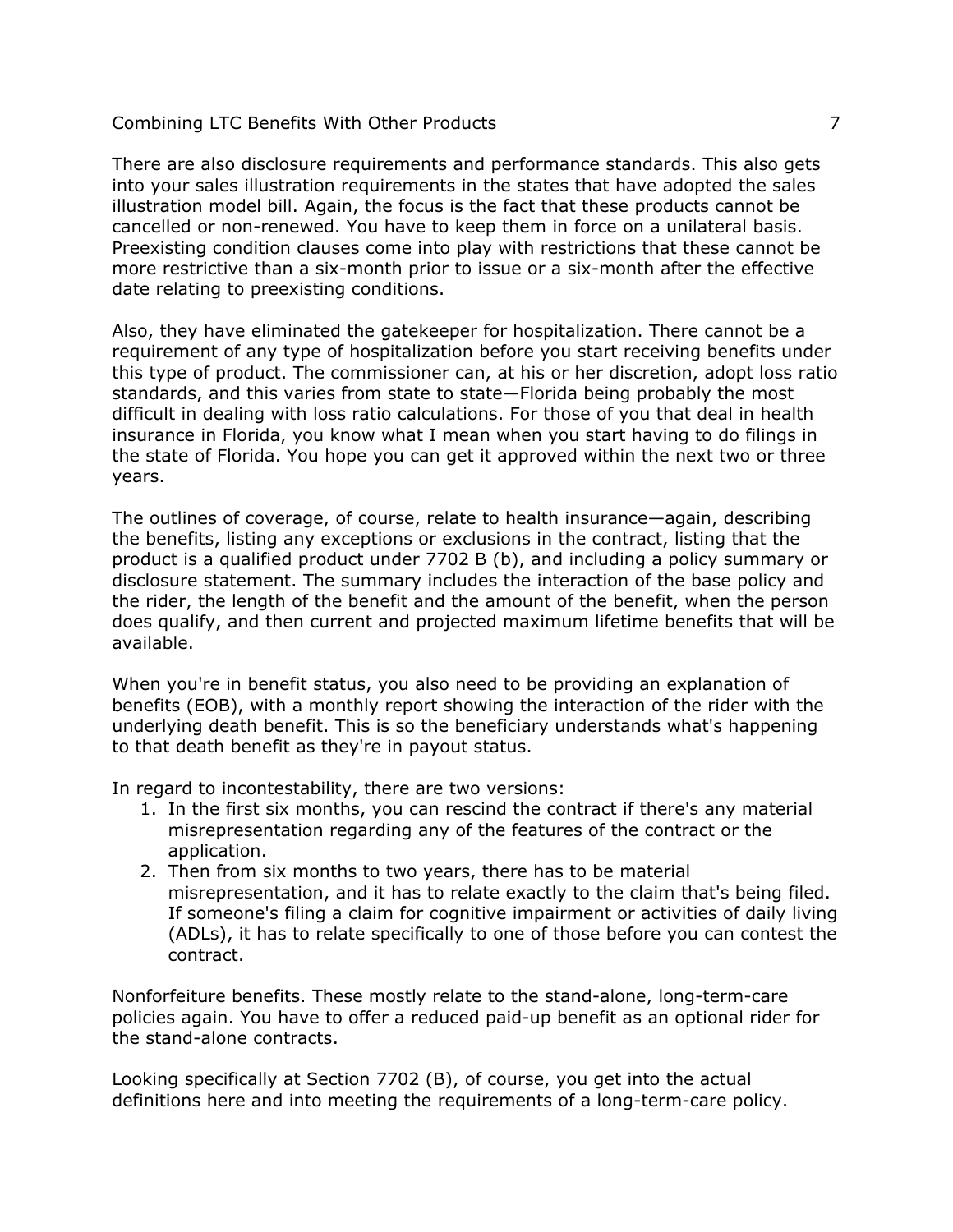### Combining LTC Benefits With Other Products 8

- 1. First of all, you can have a definition relating to activities of daily living. The person has to not be able to meet two out of either five or six activities of daily living—those being eating, toileting, transferring, bathing, dressing, and continence.
- 2. There's another way you can meet the requirement for this rider, and this is having a definition of disability, as defined by the Secretary of Health and Human Services. I wouldn't recommend this definition. You get into a lot of sticky issues dealing with the federal government in this type of contract.
- 3. Or you can go into requiring substantial supervision to protect a person due to severe cognitive impairment. This relates to Alzheimer's patients.

The important issue, as I mentioned before, with the Section 7702 B (e) being clarified is the fact that you can use the COI charges for the rider to calculate your guideline premiums. This is very important in funding these products and in keeping them in force during the lifetime of the policyholder.

Then there are consumer protection issues that also relate back to the National Association of Insurance Commissioners (NAIC) model bill. So both the tax code, 7702 B, and various sections will relate back to the model bill as well. So there are excellent cross-references there.

I will just touch briefly on the accelerated death benefit model bill. For those of you who are working on a long-term-care type of feature, if you're planning on paying a lump-sum benefit—we have a couple of riders that are designed right now—one in our independent or PPGA division, and another one in our worksite. They are voluntary products, and in those settings, we will actually accelerate 25, 50 or 100 percent of the benefit, if a person qualifies for long-term care. We purposely filed the rider under the accelerated death benefit model bill, and it has gone extremely well in most of the states. Some of them will revert back to the long-term-care model bill or other long-term-care issues, when they're looking at these accelerated types of benefits. But overall we've been pleased with the state response in looking at these accelerated death benefits. Most of you are aware that, when you think of an accelerated death benefit product, obviously you're thinking of accelerating a lump-sum face amount for heart attacks, stroke, cancer, renal failure—seven or eight conditions. But also, as I mentioned, we've been very successful with the long-term-care feature in here as well.

Tax implications. We've talked about the importance of Section 7702 B. The issues that we have run into over the years are the 1099 reporting issues. We have found in talking with our tax advisors that we end up filing a 1099 LTC form each year when someone has qualified for a benefit, and we leave it up to that person's tax advisor when he or she is filing a tax return as to whether this has to be reported as a taxable event. In most cases, the advice that we have been given is it is not a taxable event. Again, they've qualified for this benefit, but we do send a 1099 for reporting purposes.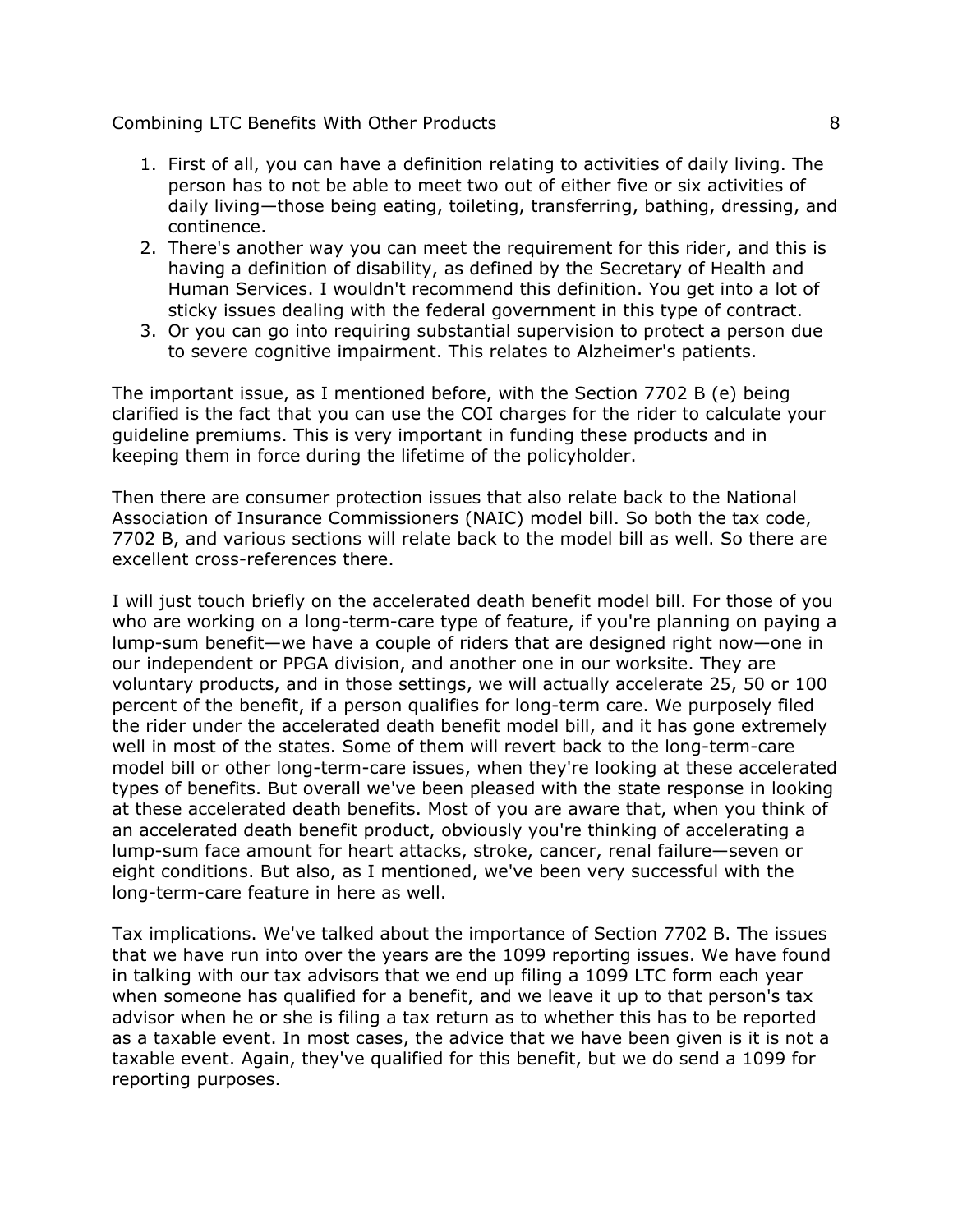This morning, for those of you who attended session 13PD, "Life/LTC Blends: The Best of Both Worlds," there was an excellent update on how the products are looking out in the marketplace and the activity that's happening out there. A lot of companies are referring to these types of products now as lifestyle or life-cycle changes. The products will move from being life insurance products to maybe longterm care by the time the person turns age 65. Of course, variable chassis have become important in this marketplace as well.

The other two panelists are going to be talking about other opportunities that are afforded in this marketplace. I appreciate your attention and your allowing me to give you a historical perspective, since National Travelers was the first company to design this type of product.

**MR. WILLIAM J. DECAPUA:** As Ed mentioned earlier, I developed this product about two to three years ago, when I was a group actuary at Conseco. Since that time I've left and gotten a new opportunity at Aegon USA, in the Transamerica Worksite Marketing division.

Today I'm going to talk to you about where the genesis or idea for the product came from. I'm going to give you an overview of the product. I'm going to talk a little bit about the pricing aspects of this product, and then I'll get into some of the filing issues. Then I'll end with a brief summary.

The product genesis. I'm sure many of you know that, during a product development process, you have to try to please all the people all the time. Some of the people we were trying to please—and this is no different than any other product development process—were the independent brokers that would sell our worksite products. They were screaming for a product that would differentiate itself from the marketplace, although they didn't give us much input into what that might be.

We were hearing this from the agents, and we were also hearing this from some of the certificate holders. They had a feeling of entitlement in that, whether it be from our company or maybe across three or four different companies, that they had carried a group disability product for a number of years. They had never claimed a benefit, and now they were getting ready to retire, and they didn't get anything out of the deal. You and I know the concept of insurance, but some of these folks felt like they should have gotten something. So that kind of spurred some thought on some things that we could do in a new product. The insurance company itself obviously wanted new sales, and they wanted those sales to be profitable.

I use my parents as an example because, about three years ago, both of my parents retired. After their group disability income (DI) product terminated when they retired, they went out to get long-term-care insurance. They found that my mom couldn't qualify—or when she did qualify and made it through underwriting, it was very expensive for her. So in trying to please my parents and talking with them about this, we came up with some different ideas.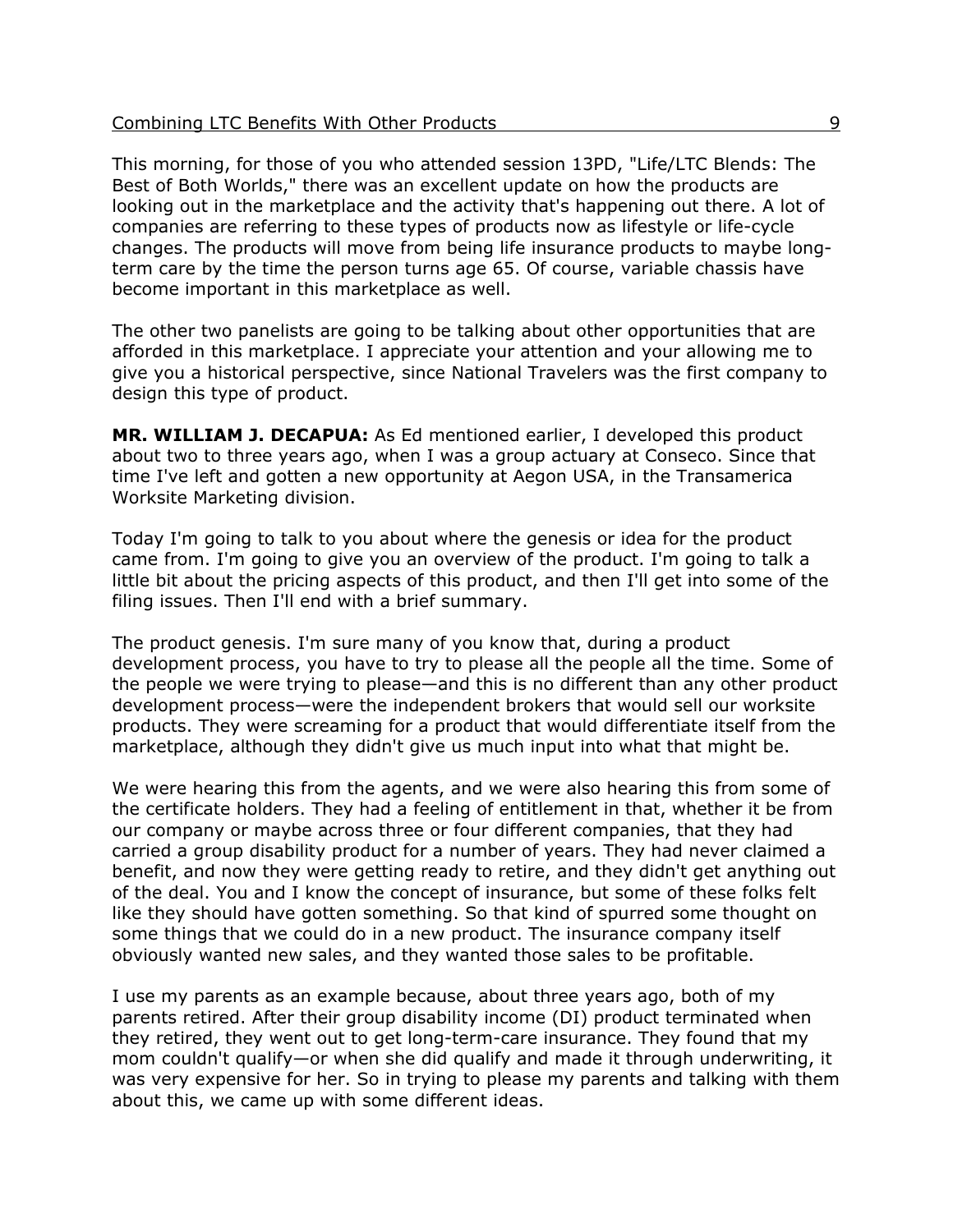To let you know what the product is—the base plan was a voluntary group disability product. Simply stated, we had three riders that would go along with that product.

The base plan, though, was issued on a guarantee issue basis. It covered disabilities that were related to both accidents and illnesses, and obviously it was marketed in the worksite. The key underwriting guidelines or sales guidelines dealt with eligibility and participation requirements. We decided that if we're going to sell a disability product with group rates on a guarantee issue basis, we'd better make sure that we're getting a certain percentage of the population, and that's what we meant by participation guidelines. The benefits for the base plan involved a replacement ratio of 66.67 percent. We had various elimination periods and benefit periods that the employees could choose from. It really was just your garden-variety DI plan.

The riders, at the insistence from the field—they wanted a hospital indemnity benefit on there. We had a couple of different choices here of daily benefit amounts (\$50 or \$100 daily benefit) and benefit periods (90 or 180 days of benefit). The catastrophic disability benefit wasn't brand new. It wasn't an innovative idea, but it was semi-new to the group marketplace, in that the 66.67percent replacement ratio would be bumped to a 100 percent replacement ratio if the disability was related to an activity of daily living or cognitive impairment.

The long-term-care guarantee insurability (LTCGI) benefit is a benefit that allows for the DI insured to convert to an LTC policy at time of retirement—without evidence of insurability, which was the key to what my mom was trying to tell me. However, there were just a few catches that we had to put in on that. You could only convert if it was at normal retirement—age 57 or older. You couldn't be retiring due to disability and then expect to get a long-term-care policy from us. The DI base policy had to be in force for three years, and we had a maximum issue age on that of 60.

In regard to the benefits for the LTC policy, I won't go into a bunch of details. Basically it was a standard LTC policy that Conseco offered at the time, offering nursing home and residential facility and home-health care. But we did limit it to a 90-day elimination period benefit with a four-year benefit period. That was going to be the only option at this point in time that we were going to allow folks to convert to. The daily maximum was set at \$80 per day, but it would compound at five percent per year that the certificate was in force. So the longer one of our group insureds held their certificate, the more benefit that they would have when they did convert to a long-term-care policy. That was important to us. Everything that would drive persistency was important to us, if we were going to try to offer this heaped compensation scale to the field.

With regard to pricing, here are some things to think about. In a second, I'll get to some of the considerations that would affect the pricing assumptions themselves.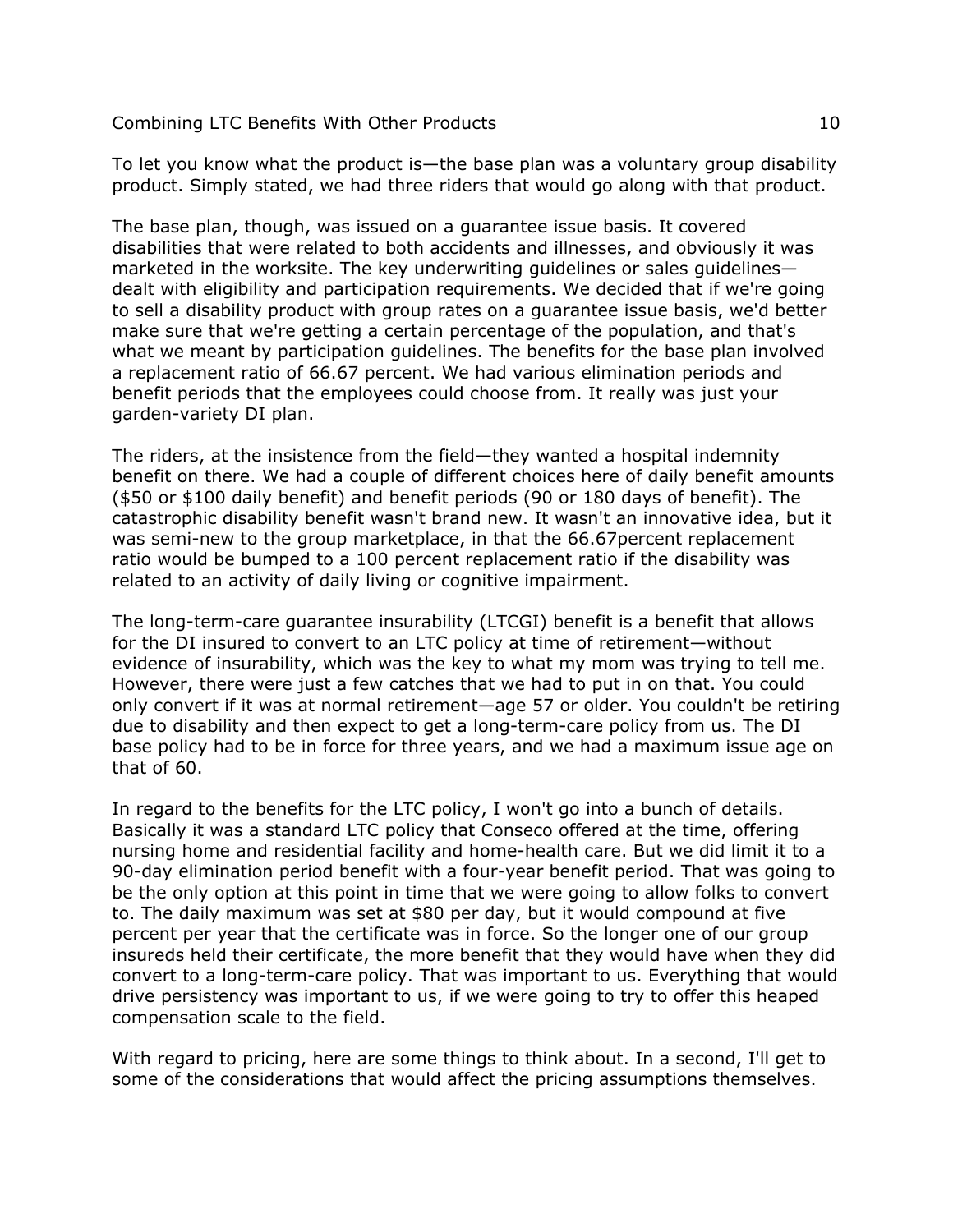Then I'll talk a little bit about the claim costs and the premium and then my theoretical methodology to pricing this.

Some of the considerations include the conversion requirements. Obviously, in our product, we were saying you had to be 57 or older before you could convert. It had to be due to normal retirement. These things would affect your pricing assumptions. Another consideration is the converting product design—is it a rich plan or not? The base policy rates happen to be a big one in my mind. The base policy could be offered on an age-rated basis or a composite-rated basis. Yes, we offered the products to groups on a composite-rated basis sometimes. If that were the case, then you would expect the population to be a little bit older than on an age-rated basis. And if that was, in fact true, then these people would be closer to retirement and closer to taking out their LTC policy, which would obviously affect the amount that you need to hold in a reserve. So that was an issue. We actually rated it both ways. We had a rider rate that applied if the base plan was age rated, and we had a separate LTCGI rider premium rate if the base plan was rated on a composite-rated basis.

Who gets to pick the rider election? Does the group pick whether or not they want it? Or does each individual within the group get to pick? Obviously, some antiselection would take place if the individual was determining whether or not he or she wanted the rider.

The effects of the rider. I would think that any time you're developing a product that can have riders attached to it, consideration needs to be given as to what that rider might do to the underlying base plan.

Some of the assumptions might include:

- 1. Lapse rates of both the underlying disability policy and the long-term-care policy.
- 2. Age/gender distribution of the base plan. Again, the older the population, the closer to retirement they are. By the way, all this is building up to the price and how we price the LTCGI rider premium.
- 3. The exercise option rate. What percentage of the insured DI population is actually going to exercise the right to convert to an LTC policy?
- 4. Retirement rates. Again, of the group that is actually insured under the DI plan, at what ages will those folks be retiring?
- 5. Interest rates, as they apply to loss ratios and an active life reserve and the present values.
- 6. The mortality rates for both pre- and post-retirement. These were necessary in this pricing process.

So how were the claim costs and premiums developed? As many of you know, Conseco has a rather large block of long-term-care business. We took a chunk of that business aside—the business that was specifically related to the benefit designs that we would be offering the folks to convert to, and we evaluated that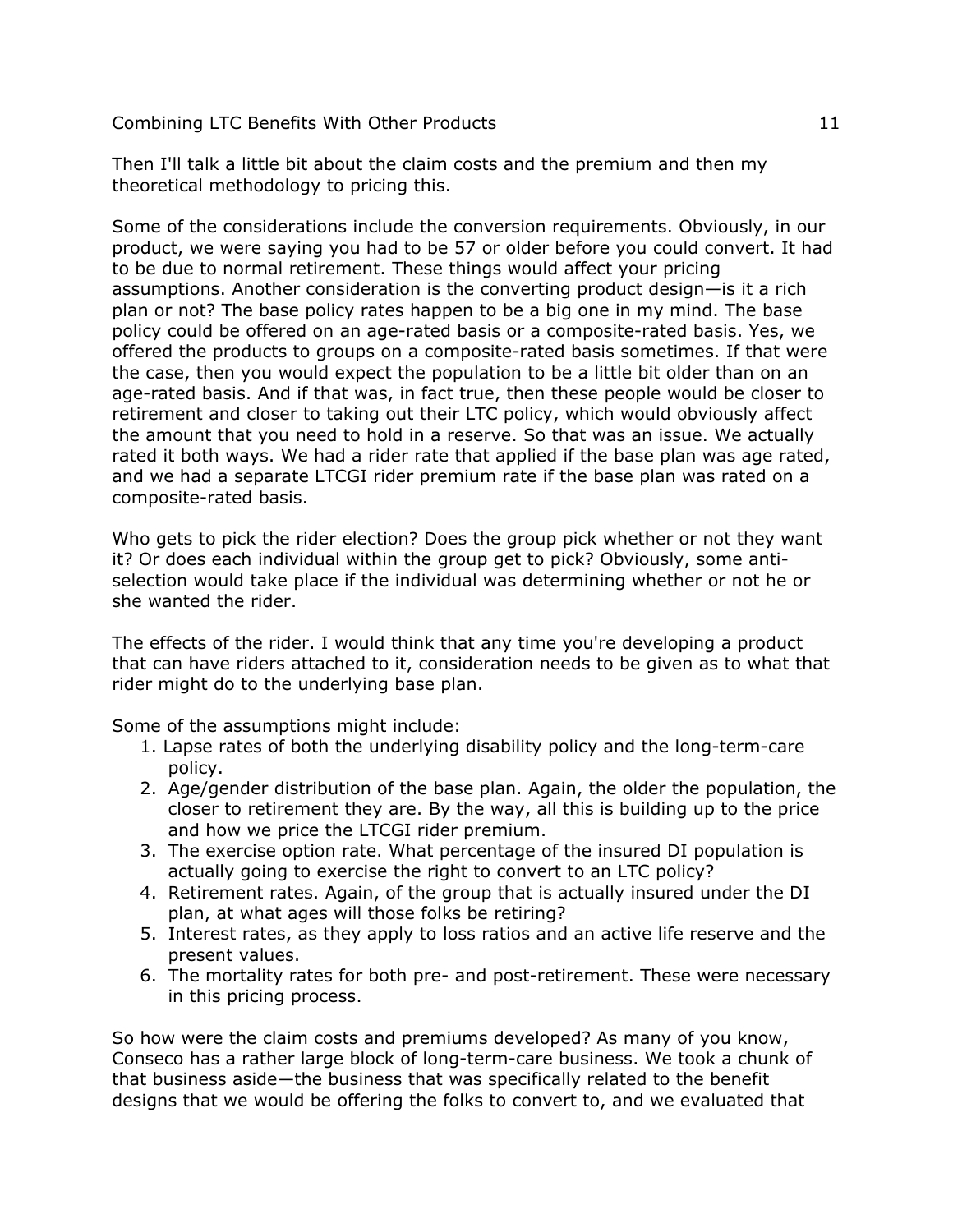experience. Basically, we showed that it had a lifetime anticipated-loss ratio at that point in time of, say, x percent. Then we went back and said that, based on all those assumptions , what would that lifetime loss ratio then be, if we use those assumptions? An example of that would be the lapse rate for an LTC policy, where the people aren't underwritten. That is obviously going to be different from the lapse rate of an LTC policy, where the people are underwritten. So with that assumption, along with the multitude of other assumptions, we basically went back and re-priced that block of business and showed that the lifetime anticipated-loss ratio would be around, say, y percent.

So what would the conceptual premium be for this LTC policy that was not underwritten—I call it the conceptual premium—that would equal the y over x times the standard premium—or the premium of our current LTC block of business. The goal was to allow my mother to purchase an LTC policy without underwriting at the same price as everybody else got to purchase it. That was the goal that we tried to stick with through this whole process. These folks that would convert would pick from that same block of policies everybody else got to pick from, and they would get it at the same rate. Obviously, we had to pre-fund that extra morbidity. So the LTCGI premium is basically equal to the difference between the conceptual premium and the standard premium, accounting for the assumptions and bringing all of that back in time.

The theoretical methodology and the way I like to think about this—and how this was priced—is we have an increased morbidity due to the fact that we weren't underwriting these folks. That extra cost, due to that increased morbidity, is the difference between that conceptual premium and the standard premium. That extra cost is used to develop the long-term-care GI rider premium itself. That premium over time is used to fund a reserve. That reserve, at retirement for that person, would be the exact amount needed to pay for the difference between the conceptual premium and the standard premium. I think of it as a life annuity that you purchase at age 65—if you retired at age 65, with first payout at age 65 equal to that extra cost.

Now I'll cover some of the filing issues. I've got to be honest with you—I think we had approval everywhere that we wanted to in February of 2000. So it's been a while. But this is what I came up with. I do recall one state department saying, "This is casualty insurance—aren't you a health insurance company?" I said, "Yes, we are a health insurance company, but why is this casualty insurance?"

The response was, "You're insuring someone's insurability, and that, in fact, is casualty insurance." Well, I don't remember all the negotiations that took place, but it turned out that they reneged on that, and they went ahead and approved it. They ruled that it wasn't casualty insurance. One state required us to show them how we were going to hold the experience for the non-underwritten LTC policies separate from the LTC standard policies, for purposes of future rate increases that we might file for. One state where we did not get approval—we actually had to pull this rider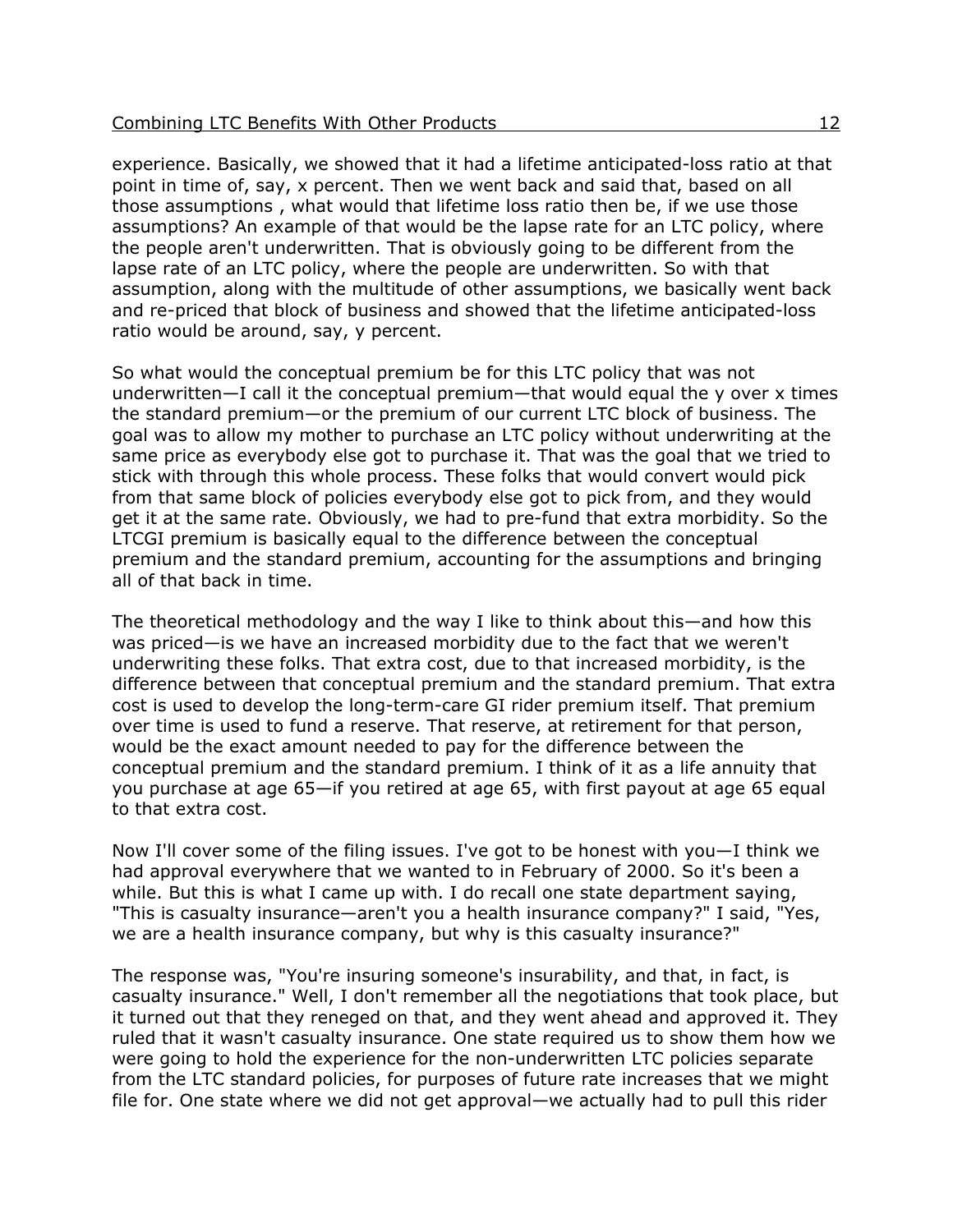out of the filing—was a state that said you couldn't have ADL language in your DI policies. Well, we had ADL language in our catastrophic DI rider, which we pulled because it was obvious there was language there. But the LTC piece—the person electing to convert—doesn't have ADL benefits until that person actually converts, and then the person gets an LTC policy. At that point there's ADL language in there. So we went around and around with this, and nowhere in the policy was there any ADL language. It just was a reference to an LTCGI benefit. But we lost that battle, unfortunately.

There were various other things. There weren't just issues and challenges, we also got some accolades. I will say that, from the state of Florida, it did take a while. It didn't take two years. It took a couple months and a lot of effort. But they approved the policy, and they also complimented the company on the fact that it was the first time they had seen this—an LTC type of benefit attached to a DI policy. They thought it was innovative and creative, and they thought it offered real benefits to our clients. We actually heard similar types of things from other states.

In summary, the underlying concept was to combine the income replacement feature of disability for working America with the asset-protection feature of longterm-care insurance for those people that then retire. I think that that's a valuable benefit, and I think it's something that we all need to address more as we go forward.

**MR. MARK J. WARSHAWSKY:** I'm going to talk about an idea as opposed to a product. I think that might be an advantage or a disadvantage. You won't have any questions in terms of how it works because, of course, it doesn't exist. On the other hand, I won't have anywhere near the level of detail that an actual product hassuch as what has been described. As a non-actuary and an economist, it is actually very humbling to realize the level of detail required to actually introducing a real product. That being said, I'm actually pretty excited about this idea.

I'm going to talk about a paper that appeared in the *Journal of Risk and Assurance* recently. It represents research that my co-investigators, Chris Murtaugh, who works for the Visiting Nurse Service of New York, and Brenda Spellman, who's an economist at the Urban Institute, and I have been doing for three years. It's based on an idea that I had over six years ago—to combine the life annuity with longterm-care benefits. This idea has had a little bit of favorable notice. The article actually won an award. It's sponsored by the Institute of Actuaries in England. They were running a competition, and we won 500 pounds. Also, it's gotten a little bit of media attention, being mentioned at the end of an article in the *Wall Street Journal.*

But, again, it's an idea. It's not a real product. You'll see that it has an academic flavor. It's not even product research. It's based on academic research. Although there are some ideas like this in the marketplace, I would call them first and second cousins. I don't think any of them—as far as I know and as far as I understand them—do exactly what we're proposing. On the other hand, perhaps that is what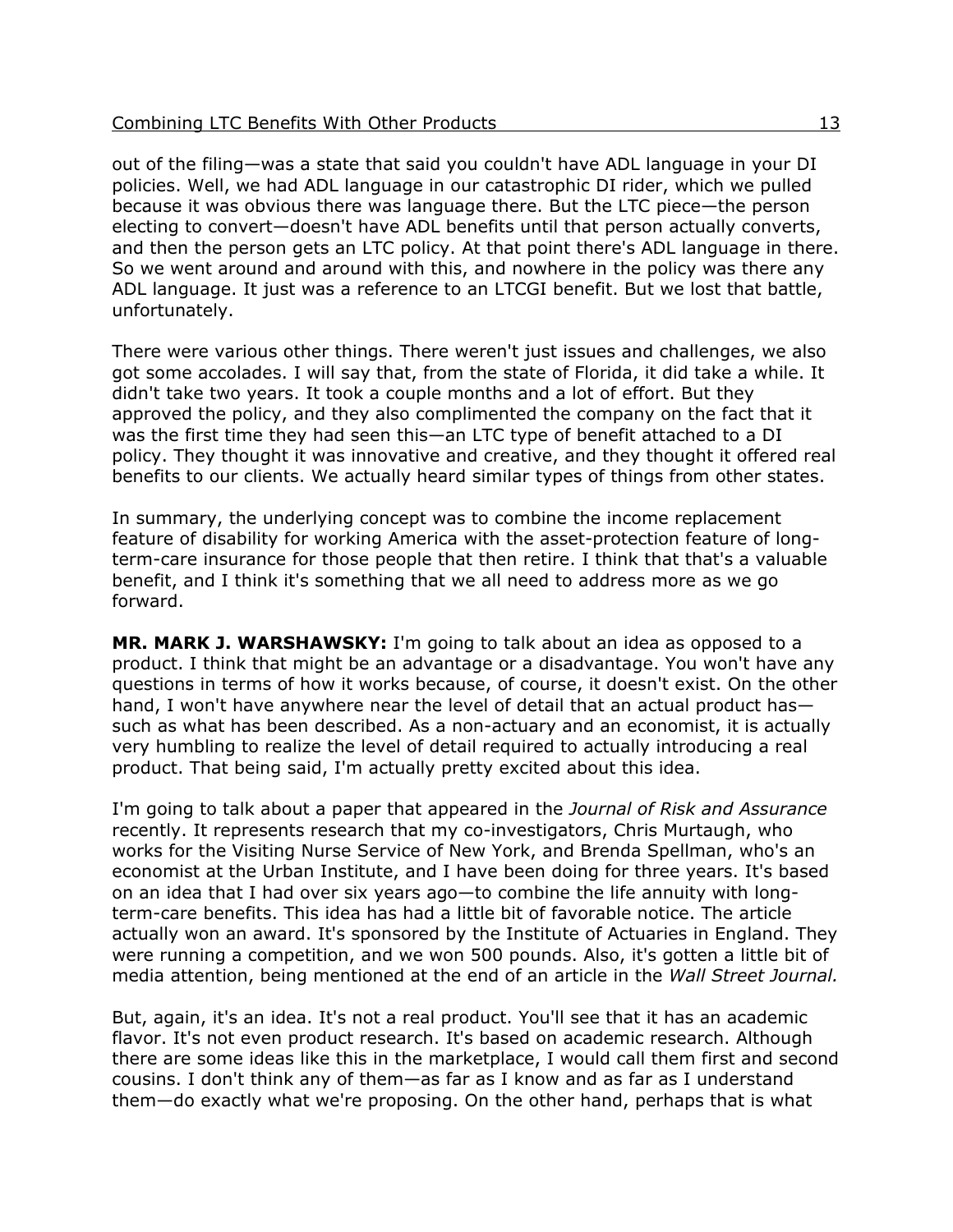can be done in a realistic marketplace. I don't know, but to my knowledge, this has not been tried.

The basic idea is to solve two problems. The two problems are (1) on the immediate annuity side and, (2) on the long-term-care side. The problem on the immediate annuity side is for voluntary immediate annuities— single premium immediate annuities. You have adverse selection, and it's sort of obvious. People who are in poor health are not going to buy immediate annuities. Therefore, the mortality is a select mortality, and that is reflected in the price. For the average population it appears to be a little more expensive than perhaps they would want. The issue with private, voluntary long-term-care insurance—and here again I'm speaking as a non-actuary—is that underwriting excludes a significant percentage of the elderly from purchasing long-term-care insurance.

I'm very familiar with the marketing ideas of trying to sell long-term-care insurance to younger people. I'm not so convinced with those, from a practical standpoint. I understand why it's a solution to the problem, but I don't believe that you can convince a 40-year-old to buy long-term-care insurance. I do not have long-termcare insurance, and I'm 43.

I think it's a very practical marketing-type issue. I do appreciate the idea of selling it to younger people. But if you sell it to the people who are presumably the most interested in it—65, 70, or 75-year-olds, underwriting clearly excludes a significant percentage of the elderly.

My co-authors have actually done a paper on that exact subject, and they came up with numbers of about 25 to 30 percent of the population that would be excluded under current underwriting practices from purchasing long-term-care insurance. So if private long-term-care insurance—almost thinking of it from a public policy standpoint—is going to solve a significant insurance need, that's a very significant percentage of the population that cannot get the coverage.

I pose that both of these are significant problems. The solution that we're posing is to combine the life annuity with the long-term-care benefits. That way you get people who would have been excluded from long-term-care insurance who have impaired life expectancies, and you get them into the pool of the immediate annuities. So you bring the cost of the annuity down, but you're also writing longterm-care insurance for them. You basically solve both problems.

In thinking about this, there's really no reason to think that it could not apply in a lot of different contexts. In particular, I think the most natural sort of venue for it is a qualified pension plan—either a defined-benefit plan or a defined-contribution plan. I won't even get into all of the issues there, in terms of whether this would, in fact, qualify in a pension plan. There are a lot of very technical issues, and I think the answer is that it wouldn't. But we're thinking of an idea, so we could also think that the rules and the laws would change, as well, to allow for it.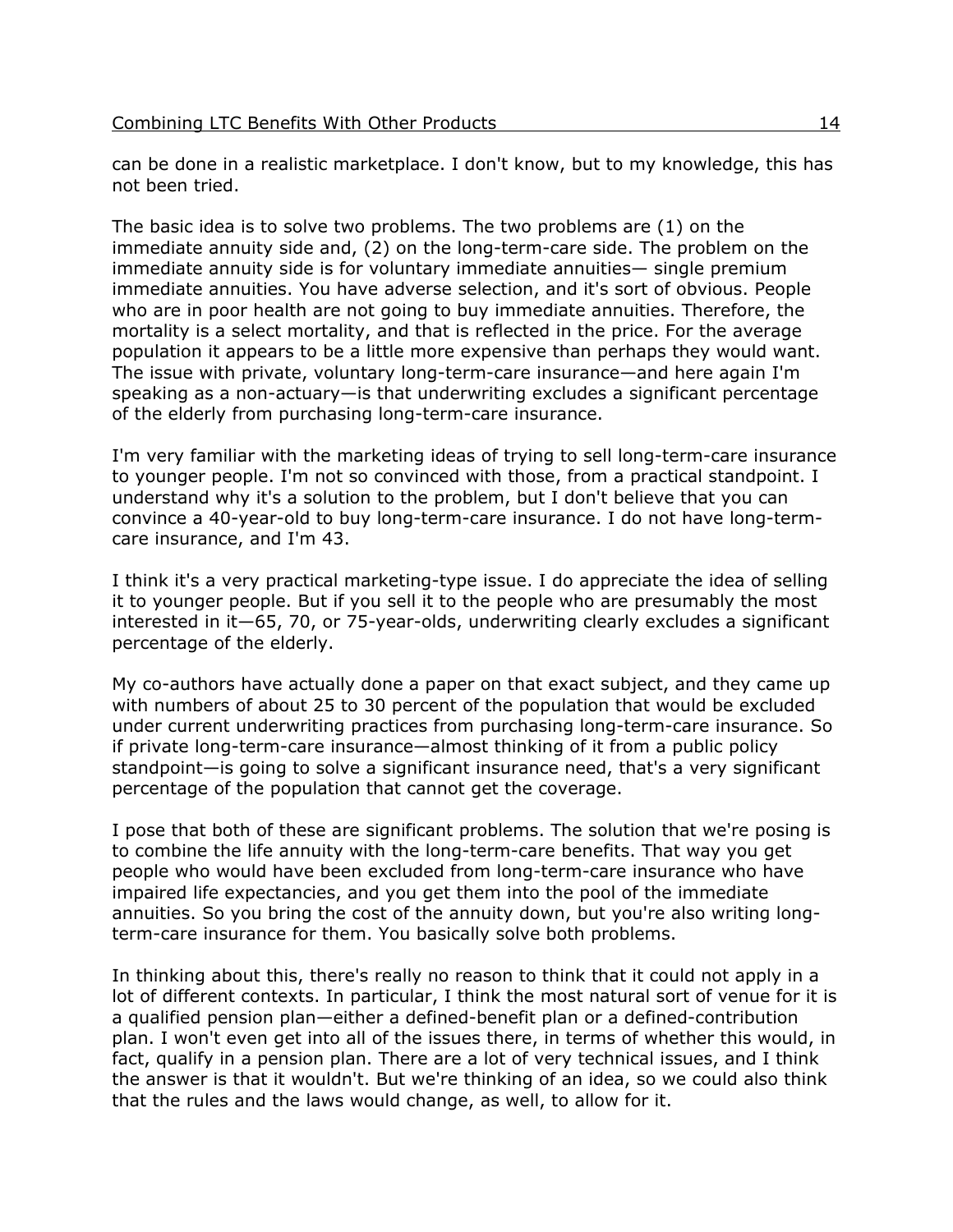Another context would be in an after-tax fixed annuity or even a variable annuity. You could even think of it in terms of reverse annuity mortgages. Let's even go further in the conceptual framework. You could even think of it in some discussions about individual accounts under social security reform. I think that, conceptually, there are a lot of different places where this could appear. I think that the most natural place is in a pension plan, because I think a pension plan is, in fact, intended for retirement income. That's its main purpose. I think the participants in a pension plan think of it in those terms. I think using a life annuity often times is the natural benefit. To have the long-term care there, as well—almost from a marketing standpoint, if nothing else—is sort of the most natural venue for it.

Since this is an academic style approach, we claim to want to show these in terms of maintained hypotheses. So the first thing we want to demonstrate is that the life expectancies of the purchasers of the combined product will be less than that of the voluntary purchasers of the life annuity. So that's an adverse selection issue. With minimal underwriting, and I will define what we mean by minimal underwriting—the cost of the combined product will be less than some of the cost of the two products sold separately. Minimal means that, if you get the product, and you're immediately in claim, then you don't get the product—but otherwise we don't have any other underwriting.

The final hypothesis is that the population attracted to the combined product will be larger. In other words, we will be able to insure most of the 65-year-old population that couldn't get long-term-care insurance.

As I said, this idea originated somewhat in research that my co-authors and I have done. It's actually summarized a little in the *Wall Street Journal* article—a lot of work on life annuities, on single-premium immediate annuities, about the pricing, and about the optimal use of life annuities. Suffice it to say that I'm a big fan of life annuities. I think they're very much under-appreciated for a lot of reasons, and I think some of them are historical reasons having to do (recently) with the phenomenal performance of the stock market. So everyone's into mutual funds. I think that's the reason.

I also think that there are some issues relating to compensation of sales. For example, financial advisors are not compensated for a life annuity. Even if they could be convinced that it's the most natural product, they're not going to sell it because they're not compensated. So I think there are a lot of institutional and historical reasons for a life annuity not being very widely used, aside from the defined benefit plans.

But I think, to be fair, there are some disadvantages to a life annuity. Probably the biggest one is lack of flexibility. I understand that there are some companies that have tried to deal with that, but I think it is a very significant issue, particularly when you're dealing with an older population. They can be scared because, basically, they're retired. They no longer have a flow of income. They're sort of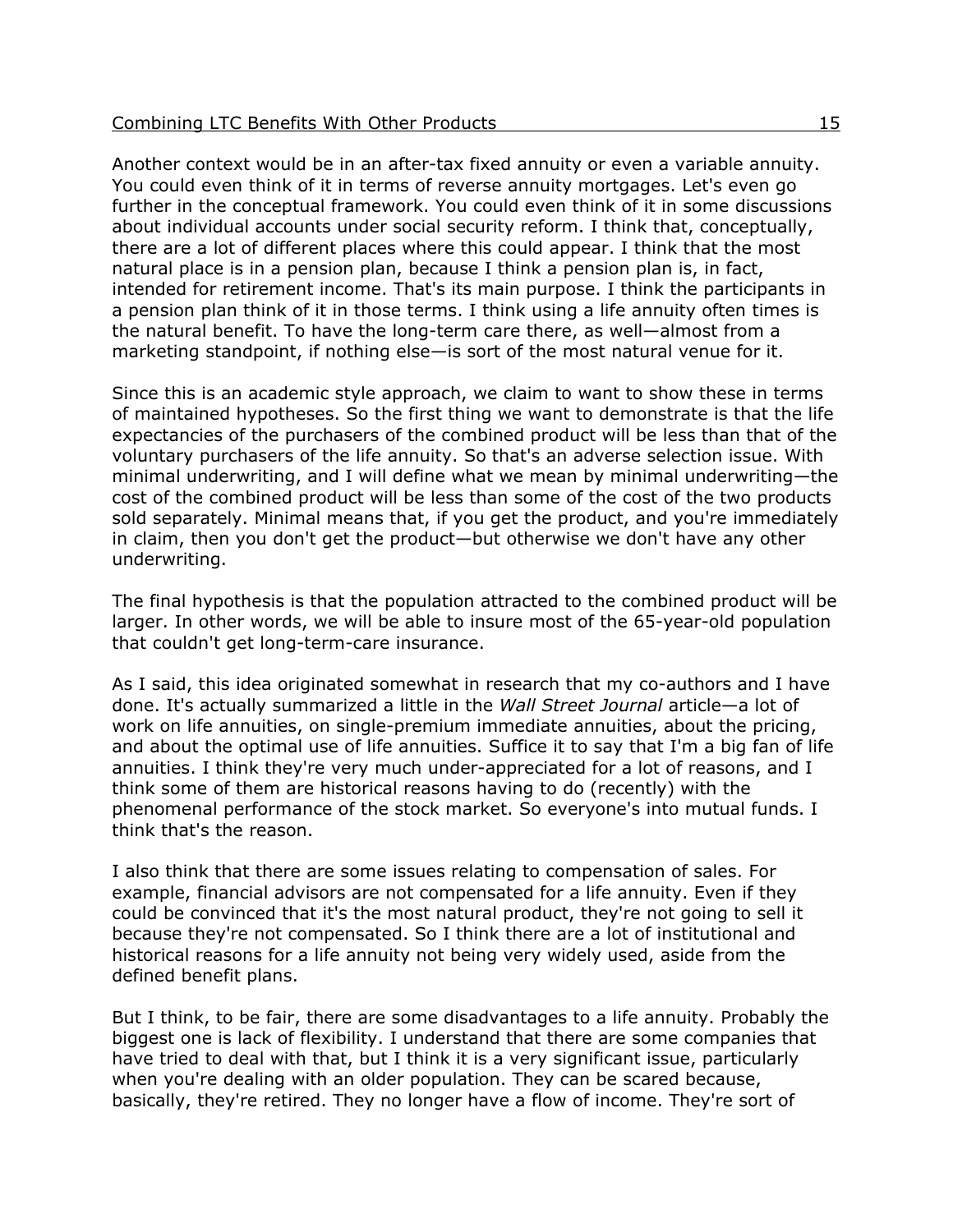stuck. They would prefer to have the money as opposed to having a stream of income—despite all the very significant advantages of a life annuity and assuring a stream of income for as long as you live, and a fixed income, regardless of the ups and downs of the market. Those are very significant advantages, but I think there is a problem. One reason people want the sum of money, as opposed to a stream of income, is that they are concerned about going into a nursing home or needing a substantial sum of money to deal with long-term-care expenses.

So I think the notion—this is almost a psychological or marketing-type thing—is that if you could assure them that they could get the life annuity and have all the advantages of a life annuity, plus be assured about long-term care, that would be a great burden taken off of them. Now, you may say, they could buy long-term-care insurance, and that would solve the problem. You buy the two separately. I think long-term-care insurance has come a long way and is a very nice product. It has improved greatly, but there is this central issue of underwriting that I think is obviously both a problem for those who can't pass underwriting and for those who are impaired. They pass underwriting but have a significant increase of premium.

Also, when you have a product that has one-quarter of the population not being insured or has a substandard rate, that's almost an issue of a perception problem. I think people understand why certain people can't get life insurance, but those are small percentages. I think people are accepting of that, but when you have a significant part of the population that can't get the insurance, I think there is more of a public relations-type problem. So, we are trying to demonstrate the need for the combined product based on the maintained hypotheses, but I think there's also a very practical marketing-type agenda, as well.

The base product that we're looking at is a life annuity. These numbers are a little arbitrary—we just had to put in some numbers. Take, for example,, a life annuity paying \$1,000 per month for life and a 10-year guarantee period. We modeled the long-term-care insurance not as an indemnity but as a disability. Now we did that for a couple of reasons. One is that it was basically easier to model. The data was put more in terms of a disability approach, as opposed to an indemnity. But the other reason is that, as economists, we like the disability approach better, because whenever you can give people money—assuming that you can deal with the fraud issues, which maybe we'll talk about a little bit later—it's better, because people prefer having the money if they're disabled. They can choose how to spend it, as opposed to being confined by the features of the product. Again, I'm giving this as an idea.

There could be zillions of very practical reasons why this wouldn't work. But we did it as a disability annuity that pays an additional \$2,000 per month—if 30 days have passed after the insured has two ADLs or is cognitively impaired for at least 90 days, and it pays an additional \$1,000 dollars if the insured has four ADLs. That \$1,000 would be on top of the \$1,000 life annuity and on top of the \$2,000 initial long-term-care benefit. So that's \$48,000 a year for most people. In most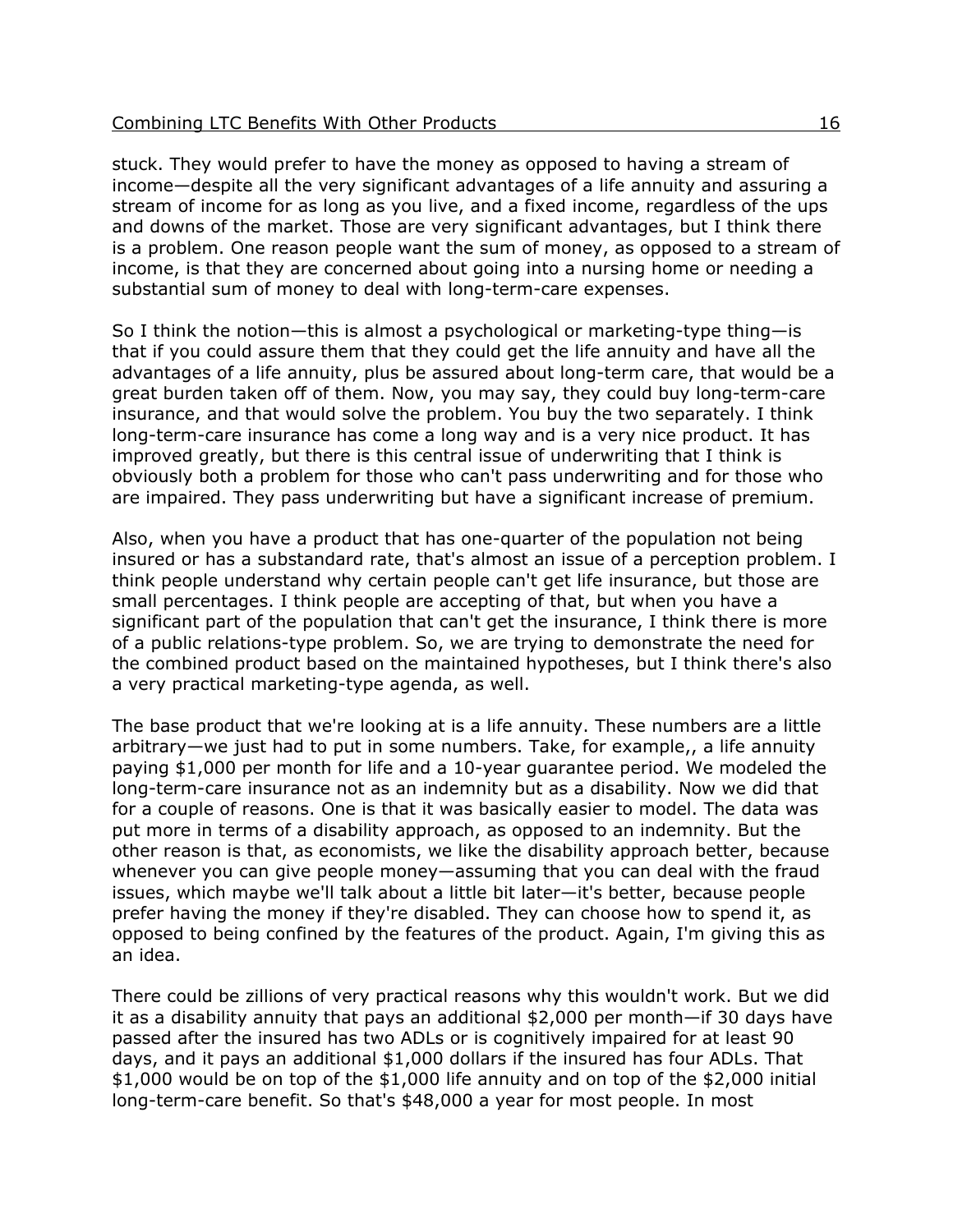geographical locations, that probably covers a nursing home. It doesn't do it in New York City, but it does in most places.

We were trying to come up with something that was easy to model but also looked interesting. We tried some variations, including increasing benefits, and we looked at the age and gender of the insured, but we've only looked at singles in our analysis thus far. We haven't looked at couples.

We used data from the 1986 National Mortality Followback Survey, which is a government survey of death certificates, next-of-kin interviews, and data from health-care facilities. It's a graveyard sample, so we have to adjust it to get a birth cohort, which accounts for population growth and projected improvements in life expectancies. In regard to the key study variables, the data asks, "Was your nextof-kin disabled any time before their death?" It also asks for limitations in ADLs, as well as limitations in cognitive functioning.

There may be some recall issues, because it's next-of-kin, and they're asking about things that may have happened a little bit before the time of death, so I'm not going to say that the data is perfect.

On the other hand, we do feel pretty confident that the data is truthful. There was no reason for people to not tell the truth in this data set. It was a government survey that was not collected for this purpose. It was for another government study. We didn't really get a sense at all that people were lying, which I think is important in terms of the accuracy of the data. That's not to say that there's no bias in the data. That's not to say that it's 100 percent accurate.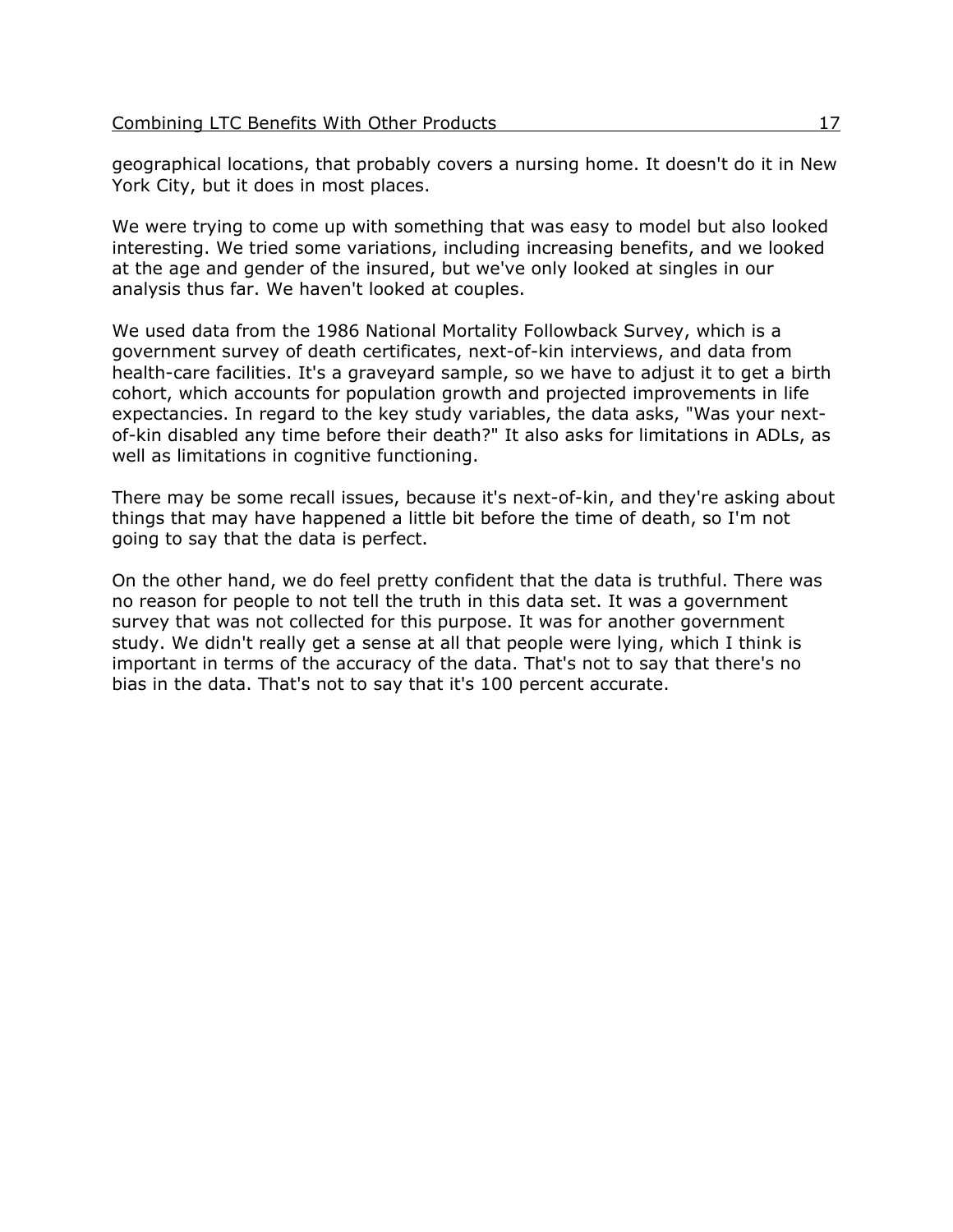| L |  |
|---|--|
|---|--|

Prevalence and Length of Disability among Persons Dying at Age 65 or Older in 1986

|                                         | Percent with<br>Limitation at Some<br>Point in Last Year<br>of Life | Percent with Onset<br>after Age 65 among<br>Those with a<br>Limitation in Last<br>Year of Life | Mean Years of<br>Limitation among<br>Persons with<br>Onset after<br>Turning Age 65 |
|-----------------------------------------|---------------------------------------------------------------------|------------------------------------------------------------------------------------------------|------------------------------------------------------------------------------------|
| ADLs Typically Used as Benefit Triggers |                                                                     |                                                                                                |                                                                                    |
| Bathing                                 | 62.8                                                                | 96.9                                                                                           | 1.7                                                                                |
| Dressing                                | 55.1                                                                | 96.7                                                                                           | 1.6                                                                                |
| Toileting                               | 54.5                                                                | 97.2                                                                                           | 1.4                                                                                |
| Eating                                  | 38.8                                                                | 98.2                                                                                           | 0.9                                                                                |
| Other ADI s                             |                                                                     |                                                                                                |                                                                                    |
| Walking                                 | 56.4                                                                | 95.5                                                                                           | 2.1                                                                                |
| Cognitive Functioning                   | 17.6                                                                | 93.7                                                                                           | 3.2                                                                                |

Look at the prevalence and length of disability from this data in Table 1.This is among persons dying at age 65. We thought that the data looked pretty good and pretty reasonable, in terms of the percent with a limitation at some point in the last year of life. We also looked at the percent with onset after age 65, and there were a few people—about three percent of the population—that had some of these problems before age 65. We looked at the mean years of limitation among persons with onset after turning age 65.

We felt and were told that these numbers looked pretty reasonable. The basic idea and basic analysis here was to construct pools of purchasers and nonpurchasers under the two scenarios—in other words, the current underwriting or the current method of observed sensible buying of life annuities—and then compare that to what we thought were the purchasers and nonpurchasers of the combined product. The key point here is—under the first regime, which is the current world—the people who buy life annuities are also those who can get long-term-care insurance. In other words, they're the one-in-the-same group. Those that are underwritten out of buying long-term-care insurance have impaired mortality. They have impaired life expectancies, and they will not buy voluntary life annuities. So they're the onein-the-same group. Similarly, when you combine the product, those who are excluded from buying the combined product are a very small group that would go into immediate claim. So those are the purchasers and nonpurchasers, respectively, of the two approaches.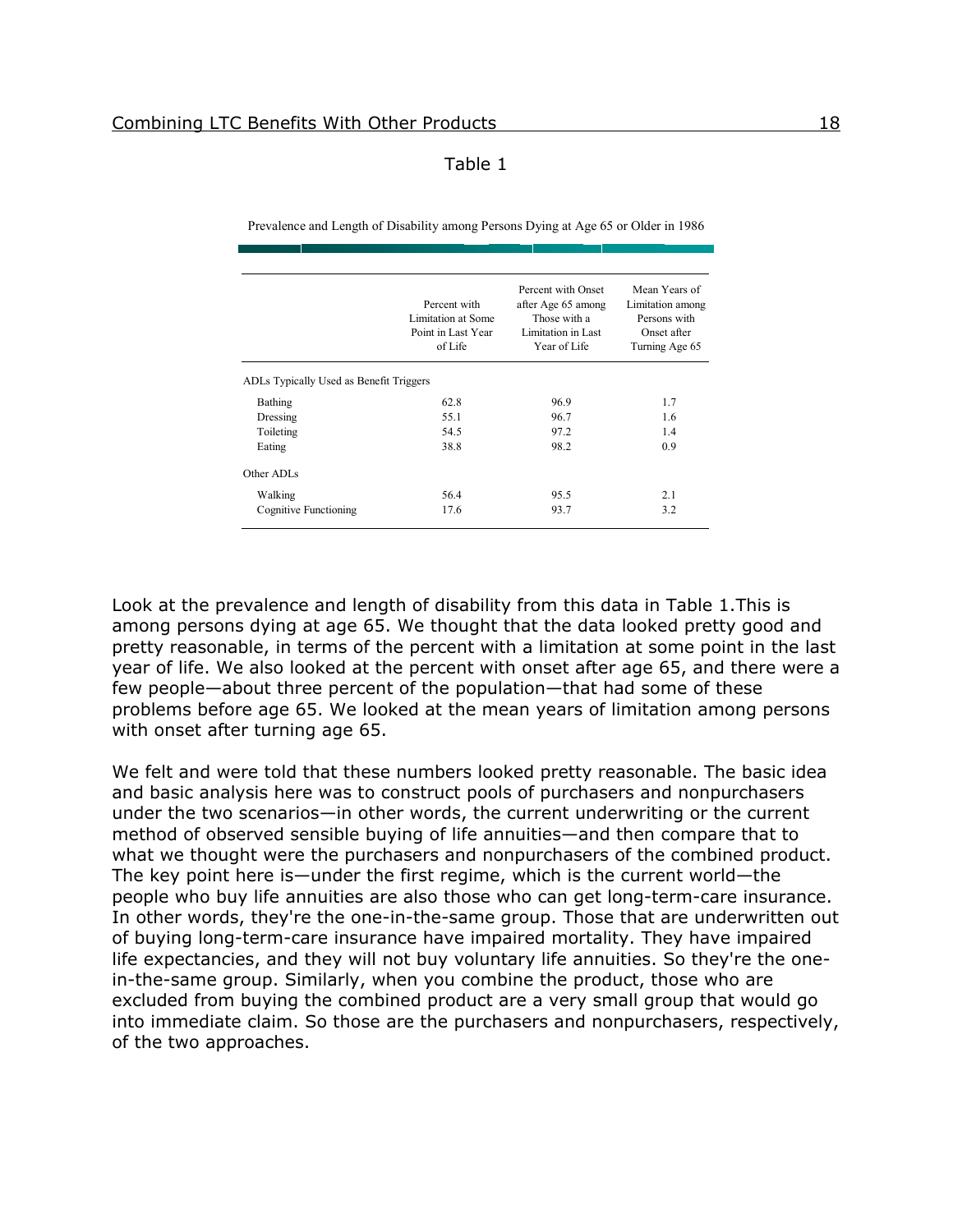#### Table 2

Effect of Reweighting to Make Projections for Persons Age 65 in 1995

|                                           | Before Reweighting                              | After Reweighting                 |
|-------------------------------------------|-------------------------------------------------|-----------------------------------|
|                                           | All Persons Dying at Age 65<br>or older in 1986 | All Persons Turning 65<br>in 1995 |
| Number of Persons                         | 1,470,110                                       | 2,070,000                         |
| Mean Years of Life after Age 65           | 14.8                                            | 17.8                              |
| Meeting 2+ ADL Disability Benefit Trigger |                                                 |                                   |
| Number of persons <sup>a</sup>            | 950,794                                         | 1,417,950                         |
| Percent of all persons                    | 647                                             | 68.5                              |
| Mean years with $2+$ ADL benefits         | 1.9                                             | 22                                |
| Meeting 4+ ADL Disability Benefit Trigger |                                                 |                                   |
| Number of persons <sup>b</sup>            | 695,491                                         | 1,049,490                         |
| Percent of all persons                    | 473                                             | 50.7                              |
| Mean years with 4+ ADL benefits           | 1.1                                             | 13                                |

a Persons meeting the 2+ ADL benefit trigger have 2+ ADLs *or* cognitive impairment starting after age 65 and lasting 120 days (90 days to qualify for benefits plus a 30 day waiting period).

<sup>b</sup> Persons meeting the 4+ ADL benefit trigger have 4+ ADLs starting after age 65 and lasting 90 days (90 days to qualify for benefits with no additional waiting period).

We did a re-weighting of the survey data, as I described it, because this is a graveyard sample (Table 2). So we had to get it up to birth cohorts. We did it so that it was representative—so it matched the 1995 Social Security cohort life tables for males and females both at age 65 and age 75. This table shows the effect of the re-weighting. It increases life expectancy. It slightly increases the mean years with the disability.

We did a mortality comparison (Chart 1). We included a version of the Annuity 2000 Table, but we did a slight adjustment. It's the Basic Annuity 2000 Table, with a projection of mortality improvement. The annuitant proxies are basically what we came up with as the mortality of those who we say would, under current conditions, buy life annuities and could buy long-term-care insurance. The point here is to show that, at early ages, they're pretty close. So we felt fairly good that we were coming up with something that was reasonable. At early ages, from 65 to 75, they're pretty much the same. Only in later ages do they diverge a little, and, actually, I think there's something else going on here.

The reason the Annuity 2000 table shows better mortality than our annuitant proxies is that our annuitant proxies are from the general population. So it includes people of socioeconomic situations, including very poor people, who we know have poorer mortality. We also know that people who buy life annuities are not poor people by definition and money. That largely explains the difference between the two. We were largely pleased with this result. We felt as if we were getting at some real information in terms of the selection effects and the mortality effects.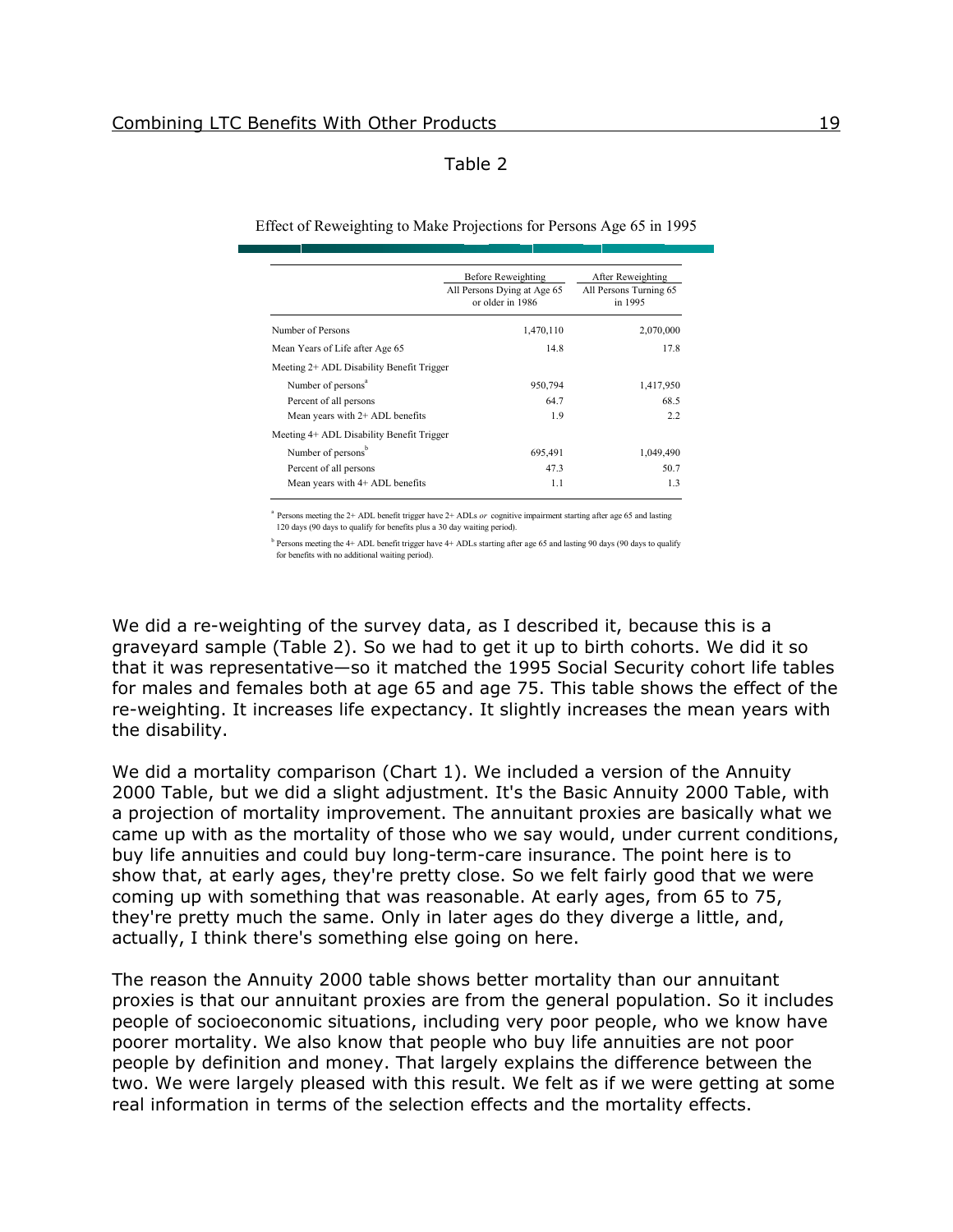Now we come to the proof, if you will, which is the premium estimates. We make some assumptions, which include the following. We do this as a lump sum at purchase. We do it by calculating present value of discounted benefits. We have some loadings. The nominal interest rate was six percent, and we look at it both with and without some inflation protection.

#### Table 3

Mean Survival, Risk of Meeting Benefit Triggers, and Number of Years Receiving Benefits for Hypothesized Purchasers and Nonpurchasers of an Immediate Annuity and Disability Benefits at Age 65

|                                   | Percent<br>in risk<br>category | Mean<br>survival<br>(years) | Percent meeting<br>$2+$ ADL benefit<br>trigger | Expected years<br>of $2+$ ADL.<br>disability | Percent meeting<br>4+ ADL benefit<br>trigger | Expected years<br>of $4+$ ADI.<br>disability |
|-----------------------------------|--------------------------------|-----------------------------|------------------------------------------------|----------------------------------------------|----------------------------------------------|----------------------------------------------|
| All Persons                       | 1000                           | 17.8                        | 68.5                                           | 1.5                                          | 50.7                                         | 0.7                                          |
| <b>Purchasers</b>                 |                                |                             |                                                |                                              |                                              |                                              |
| Current annuitant proxies         | 77.1                           | 19.5                        | 690                                            | 1.5                                          | 51.6                                         | 0.7                                          |
| Expanded purchase pool            | 98.0                           | 18.0                        | 67.9                                           | 1.4                                          | 50 2                                         | 0.6                                          |
| <b>Nonpurchasers</b>              |                                |                             |                                                |                                              |                                              |                                              |
| Current LTC underwriting practice | 22.9                           | 117                         | 66.8                                           | 1.5                                          | 477                                          | 0.6                                          |
| Minimal underwriting only         | 2.0                            | 5.9                         | 100.0                                          | 5.8                                          | 74.2                                         | 2.0                                          |

Table 3 is the first set of results, and I want to focus on four numbers.

- 1. The mean survival in years for current annuitant proxies—people who would buy annuities—is 19.5 years, according to our analysis, at age 65.
- 2. The expanded purchase pool. In other words, bringing in those who are excluded from long-term-care insurance brings the life expectancy down to 18 years. That's sort of the first result related to our maintained hypotheses.
- 3. We were actually almost a little surprised by this one. The next column shows the percent meeting the two-plus ADL benefit trigger. In the annuitant proxy group—those who would currently buy long-term-care insurance, it's 69 percent of the population.
- 4. In the expanded purchase pool, you actually have less. It's actually slightly lower—67.9 percent. In other words, the poor people, who are currently excluded from long-term-care insurance, actually have a slightly lower probability of having an ADL.

That doesn't mean that insurers are crazy in terms of their current underwriting. This occurs because the people who are currently excluded from long-term-care insurance, to the extent that they do have a claim, are going to get the claim pretty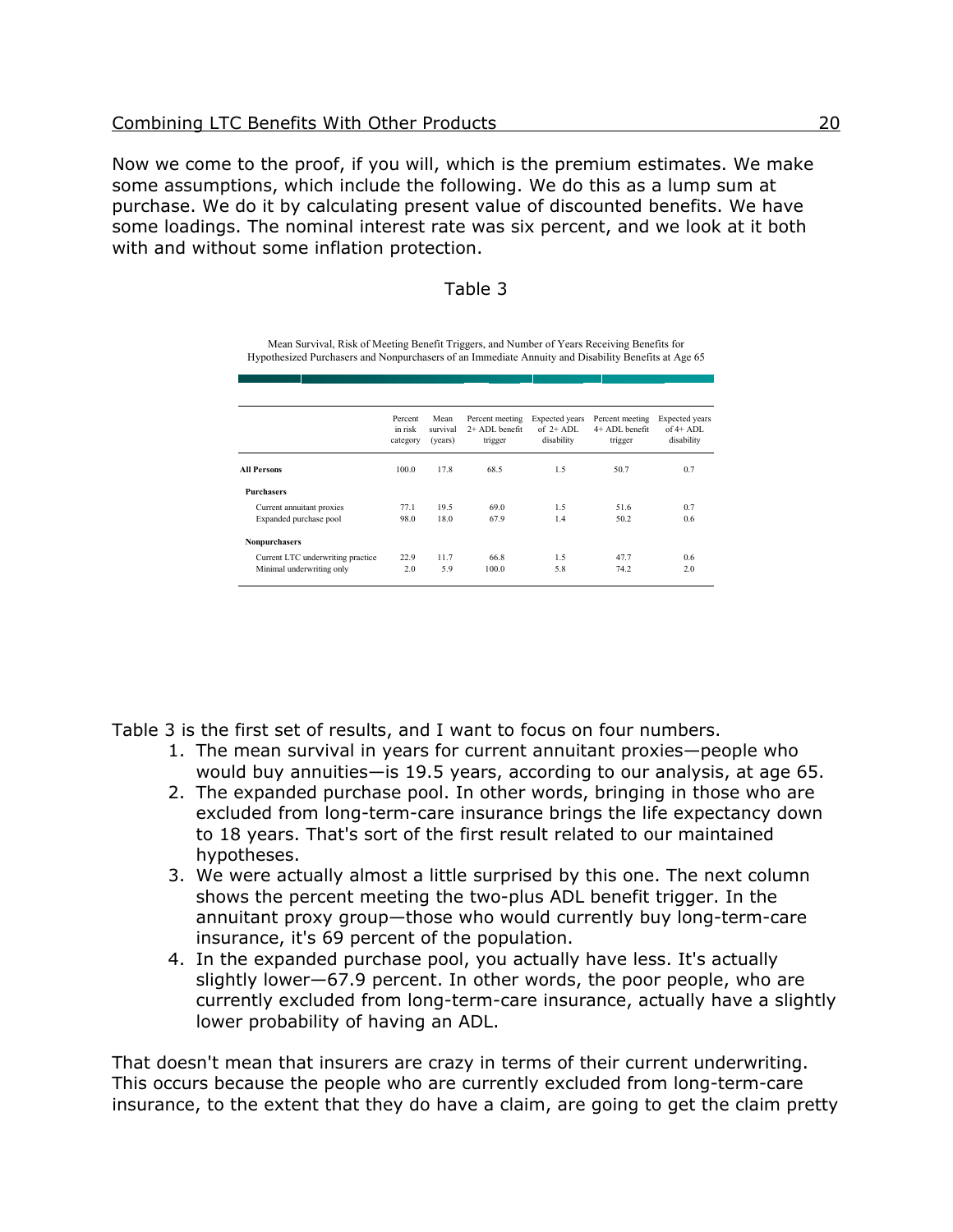| Combining LTC Benefits With Other Products |
|--------------------------------------------|
|--------------------------------------------|

soon. With the way long-term-care insurance policies are currently sold, which is as an annual premium, it's not economically viable to sell them a long-term-care policy. If they were, in fact, to be single-premium policies, that would be a sensible thing to do.

The point here is that you're actually not so bad off by including these people. You've reduced the life expectancy of the average person in a pool, which reduces the annuity cost, and you haven't increased the long-term-care cost. That's the key result.

Another key result, which again refers to our maintained hypothesis, is that the number here is the combined premium. Under current underwriting or the annuitant proxies, the combined premium is \$161,800. Bringing in those who currently can't get long-term care into this combined product, the premium is \$156,300. So it's reduced by 3.5 percent, and that's the other result in terms of our maintained hypothesis.

I don't think I have time to go over all the other results. We looked at this without inflation protection and with inflation protection. Then we actually broke it down by the various underwriting classes—people with various impairments. There's one group that really should not buy the combined product, and that's people who have heart conditions. That makes perfect sense, because they're going to die soon, and they won't get long-term care. So, neither purchase—the life annuity or the longterm care—makes any sense. But for pretty much every other group, they're better off with the combined product than they were with the separate products. We did it with inflation protection, and then we looked at it by gender. Everything else we've looked at heretofore has been combining the two genders. We looked at age 75, in addition to age 65. This is all in the paper.

Finally, we did some sensitivity analysis. Basically, what we were concerned about was that, even though we felt the reporting was accurate and unbiased, it might not have been entirely accurate. The other thing we were concerned about was that we felt that people were truthful in this survey, but people won't necessarily be truthful in real life when making a claim, particularly if it's a disability product where you get money. So wanted to do a little sensitivity analysis as to what the impact would be if there was what we call ADL creep. For example, it's the people who, in fact, only had one ADL limitation but claimed they had two. So we showed what the impact on that. The whole point of showing all of this is that we felt the results were robust.

Let me just conclude with some other issues and then some next steps in research that we're pursuing. We recognize that a disability approach is more difficult to administer. There is more scope for moral hazard problems, but we still like it. It's something that we prefer, if possible. As I mentioned early on, I think the natural place for this would be in a qualified retirement plan, but there are very significant tax qualification issues that really have to be dealt with. In the paper, we also go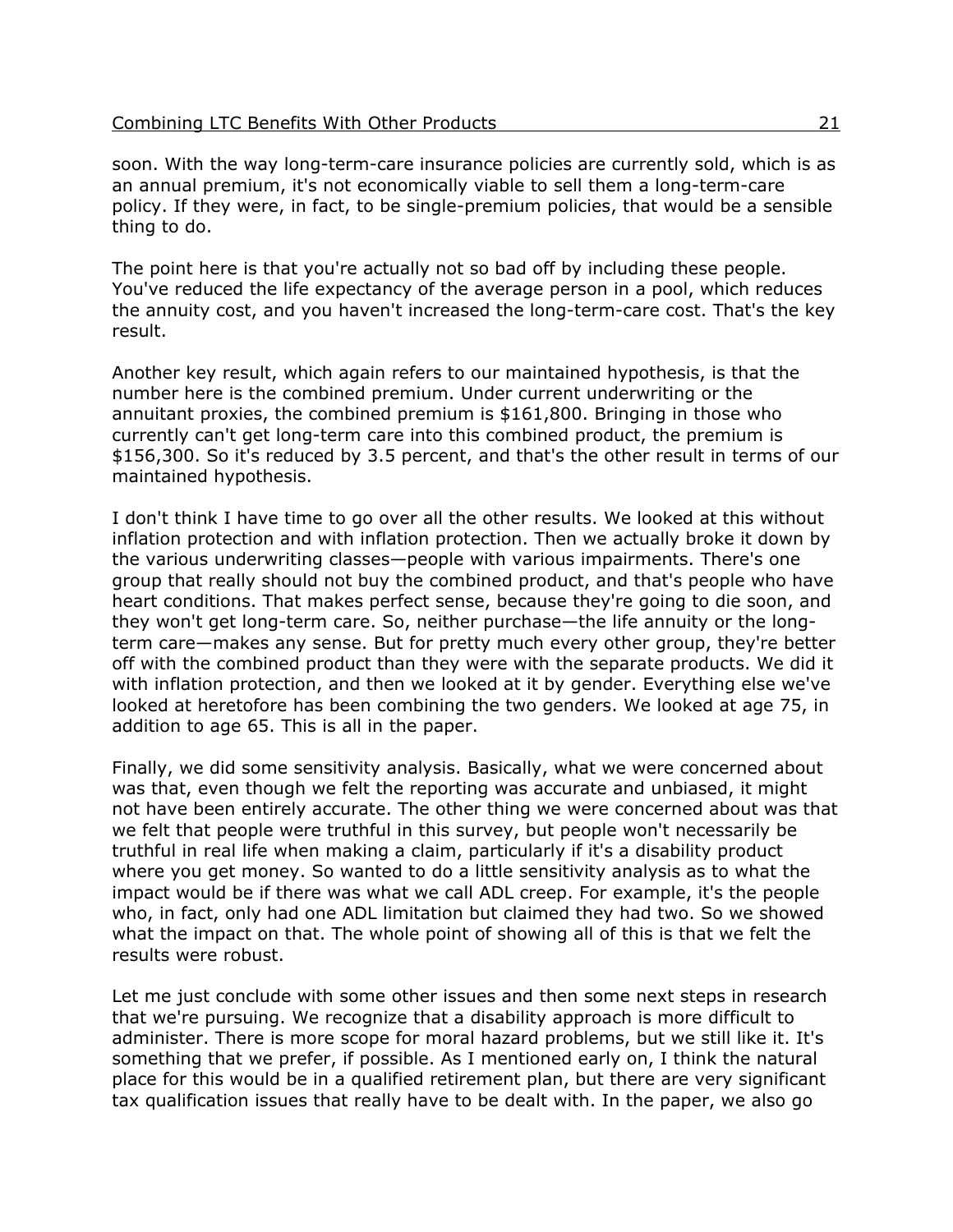through some strengths and weaknesses of our data methods and assumptions, and clearly there's more work that can be done.

The next step in our research is that we're actually working with the 1993 version of this survey. We're also looking at some more sensitivity testing of economic and other assumptions. We're going to try to look at differences by socioeconomic and marital status. Then—and this is way down the road if we can manage it—we'll also try to look at an indemnity approach.

**MR. MOHORIC:** That's a fascinating idea there, to potentially increase the pool of LTC people with actually reducing, potentially, the cost of the overall pension package. I'm going to just finish up here with a very short, practical discussion on the way I have seen people tie together mostly deferred annuities and LTC.

I'm indebted to John Hancock and Shawn Williams of John Hancock, in particular, for the information that I'm about to present, regarding the "Care Solution +" plan. This is being presented with John Hancock's permission.

The interesting product that they have come up with is to have an LTC benefit that would be a monthly enhancement to your account value and would add one percent of your initial account value per month for a period of three years. So it would be an LTC benefit that you could take out, payable if you could, if you were unable, of course, to perform two out of six ADLs. It's pretty typical. And the kicker in this is that there's no underwriting on their product.

How have they managed to do that? They've added a product where the benefit is not available for a seven-year period after purchase. They also have a few other caveats and restrictions.

- They have an inflation benefit beginning in year eight.
- You have to be under age 75 when you buy the product.
- It's only available if the owner is the annuitant. It's not available if the owner and the annuitant are separate people.
- They only allow it if you have at least a \$25,000 minimum.
- And the annuity value all the way through the product must be at least 25 percent of the initial investment. If you surrender or annuitize too much, the LTC benefit does go away.

So, the point here is that they've allowed a no-underwriting LTC benefit of one percent of your account value for a 36-month period without underwriting, but it's a seven-year deferral.

They charge for this. They charge 35 basis points on the initial purchase every year. So, if you buy a \$100,000 annuity, as an example, it will cost you \$350 a year for a \$1,000/month LTC benefit that would pay for three years, again without underwriting, but with a seven-year deferral.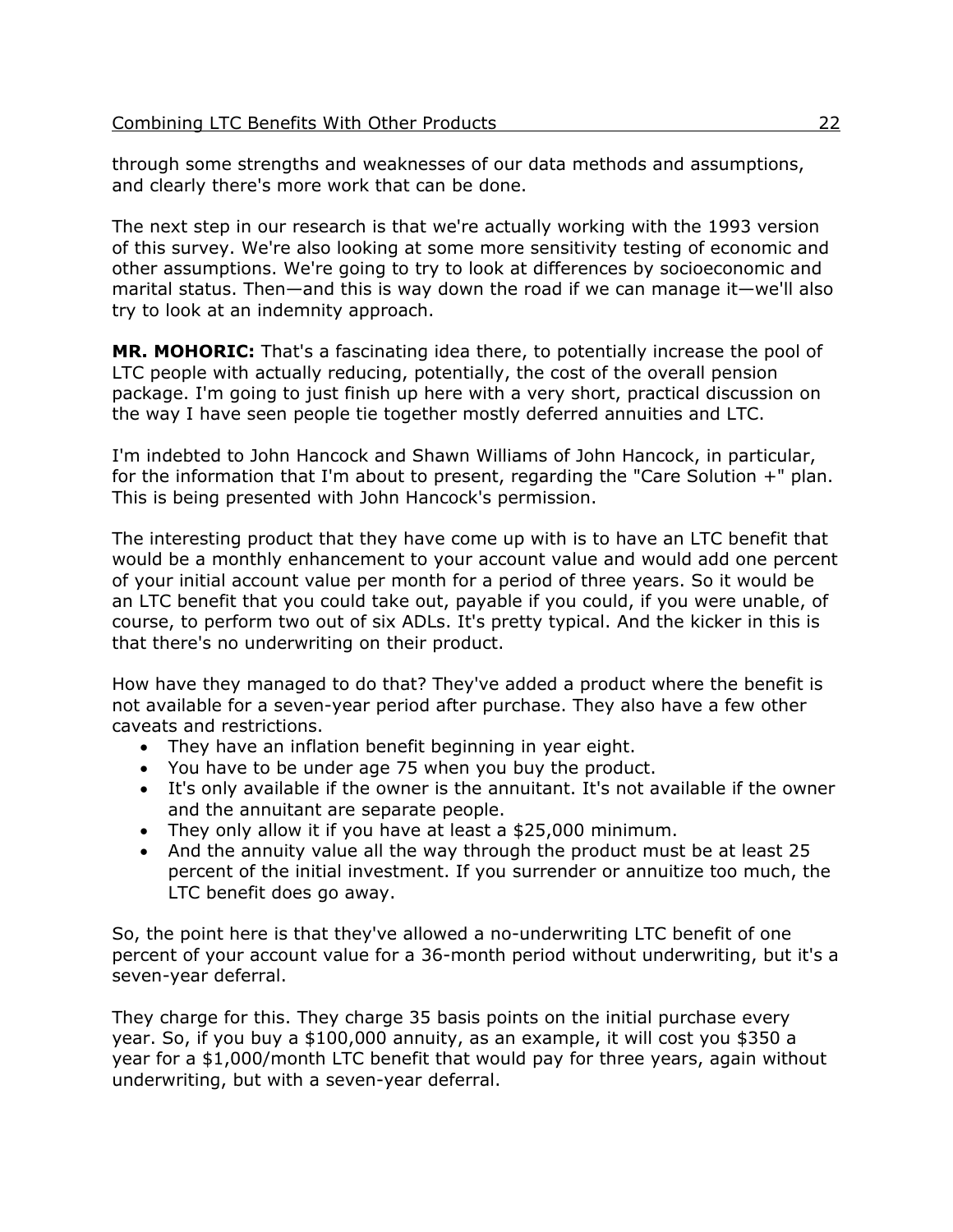Is this a reasonable product to offer? Is the pricing right? Is the underwriting going to work? Well, I think, as Mel alluded to on National Travelers' experience, a lot of times, while the underwriting is critical on LTC in a single purchase, you see that LTC, in combinations with some other products, actually has somewhat better experience. You could look at these rates, go home, and put your own pencil and paper to figure out whether this is priced reasonably or not. This is relatively new product, and since there's a seven-year deferral on benefit, the real answer won't be known for another four or five years yet.

There are a number of companies that will waive the surrender charges on their annuities to give you access to your full value if you have two out of six ADLs or if you go into a nursing home. I have seen one company explicitly charge a 10-basispoint fee for this. But, in fact, most just embed it in their interest rate and make some small adjustments to the interest rate that they credit for the M&E charges to account for this benefit.

Another way that I've seen LTC and annuities work together is really not from anything a company did, but just from the agent's perspective in packaging and marketing products together. It's where an agent would actually put together a combined illustration, on either a deferred or an immediate annuity, and the agent would set it up so that you could use just the interest or the interest plus some of your free partial withdrawals to fund your LTC premium. It illustrates very nicely that you can put \$100,000 into an annuity, and that gives you, at a five-percent interest, \$5,000 a year. And, depending on your age, of course, you can buy a certain amount of LTC benefits with that \$5,000. Just pull your interest straight off of the annuity every year and use it to pay for LTC. The agent can then collect just one amount at one time from you and not worry about actually making the collection. They can have the amount assigned toward the LTC premium. It can work with one company. The LTC company can be different from the annuity company. It illustrates very nicely. It's actually a very powerful-looking sale.

It can have some problems in that there are no guarantees. And if you're presuming a five-percent interest rate, for example, and the funds drop, or the rate credited dropped, or if you're doing it on a variable, and you have stock market problems, you just may not have enough money to fund it without draining your principal. Or if the LTC company raises its rates, that starts the dynamics off in a different direction. So while it illustrates very nicely because it's not a linked guaranteed product, which is what Mark was alluding to, it looks good and can be good. But it's fraught with some difficulties if, in fact, one of those events happens.

Lastly, one variation that we had talked about and worked briefly on with a client is the idea of combining a single premium deferred annuity (SPDA) sale with a very long elimination period on LTC. The nature of this sale would be, basically, that you have a certain amount saved up. Why not put \$30,000 or \$50,000 in an annuity and fund the first six months, year, or even two years? Then, to protect yourself against long-term care, rather than deal with the zero or a 30-day elimination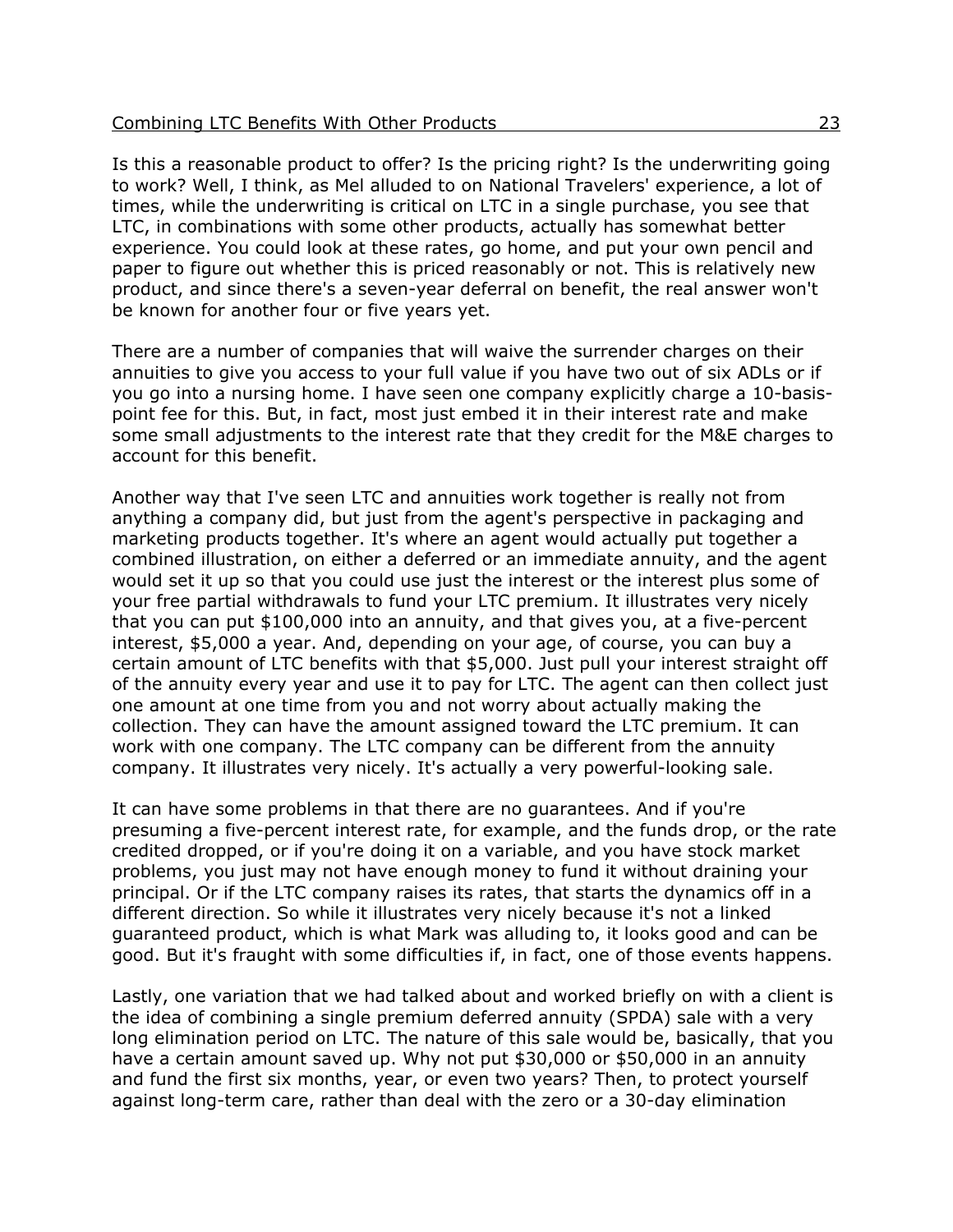period, why not have a one-year or even two-year elimination period that protects you against the catastrophic, very long-term-care risk? It becomes a very cheap LTC premium with a one- or two-year deferral, and it actually makes a lot of sense in tandem, because it reduces your LTC premium costs if you need the LTC and you do blow through your annuity and your cover. If you don't need the LTC, you have your annuity back for your heirs.

It's a great concept, and it illustrates well, and it can work really well. In doing this, there will be regulatory issues. The regulators, within the parameter or the box that they're allowed to think in, are very down on long elimination periods. In a number of states, you cannot have more than a six-month elimination period, which, in concept, voids this idea. But with proper explanation, some pressure, and some law changes, it actually would be a very good concept, help lock in a lot of sales, and keep the price of LTC very reasonable to a lot of people.

So we've had life. We've had guaranteed purchase options attached to disability, SPIA, and deferred annuities. If there are any questions, we can take them now.

**MR. STEVE P. COOPERSTEIN:** By the way, the last product—there is a company with a product like that on the market, and they have a patent pending on it. So, if you do develop that last product, be careful.

**MR. MOHORIC:** It's hard to get a patent on insurance products. We tried that once.

**MR COOPERSTEIN:** I have one on an immediate annuity. I know of two or three other products out there with a patent on them. I did develop such a product with one company, and we got held up for two years in New York state. Because of that, people have changed, and we never got it to market. But you talked about a decrease in benefits—a decrease in net cost, and we didn't see that. For instance, what about chronic arthritis, where the person might have a long life expectancy but also might have a long life expectancy and long-term-care benefits? And we thought we had to watch the underwriting. There were a number of cases like that, where we thought that it would be difficult to even bring down the cost. We were hoping not for a higher cost but a smaller net cost.

**MR. DECAPUA:** Well, all I can say on that point is that actually the data we used did not have arthritis as a separate condition. So it could be that there are pockets, but all I can say is the data that we used did not demonstrate that problem, and that issue has been raised before. We're aware of it.

**MR. MAX KLICKER:** I thought you all did a really good job on covering the different underlying products or chassis, as you would say, that a long-term-care benefit might be attached to. As I was sitting there, though, I was thinking about another possibility, which is making the long-term-care policy the chassis. What could somebody put on there? I know there are lots of regulatory problems with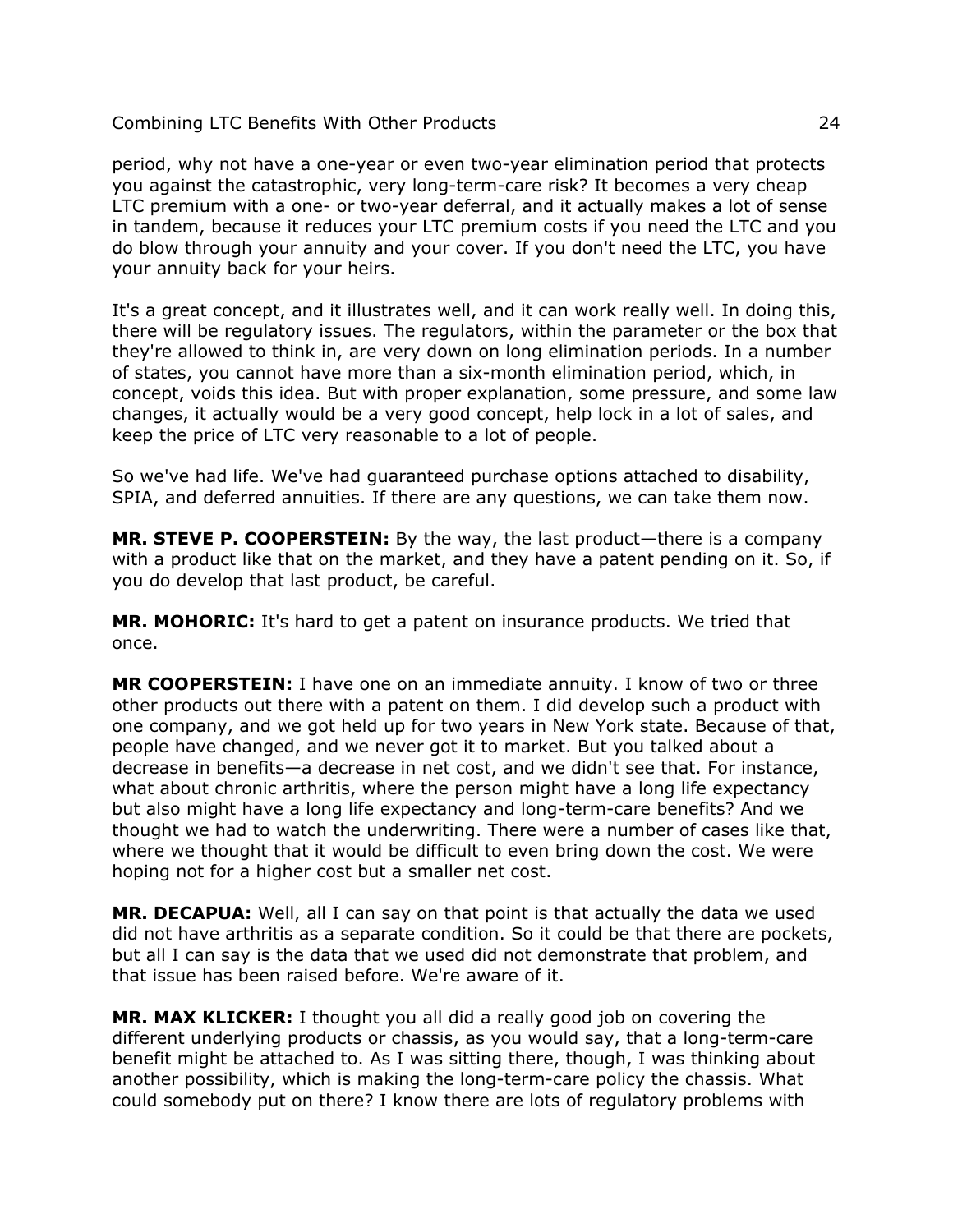doing that, but in the short period of time, I can think about only one thing—it might be a dumb idea, but on a long-term-care product that has a return-ofpremium benefit, say, at the end of 10 years. You're looking at a person that has, assuming he or she had no claims, a bit of money there. Now, perhaps that person could use an SPIA , and that monthly premium or annual premium could fund the premium decrease on that person's long-term-care plan and a number of other things. Perhaps it's not a contractual benefit. Maybe it's just pointing the agent in the direction of where to go. That's about all I could come up with. I think I threw out the idea that you've got somebody with some dollars there—maybe a single premium life benefit. I have my doubts about that. Has anyone thought about putting things on a long-term-care plan?

**MR. MOHORIC:** Regarding the idea of an SPIA attached to a return on premium (ROP), I know a few companies that are at the point in which they're starting to pay out some significant ROP benefits. Sounds like a neat idea as an option to offer them.

**MR. JAMES M. GLICKMAN:** I'd like to offer an observation and get some comments on it. It seems that everybody has been talking about this from the standpoint that it's been developed and from the standpoint that we needed to react and differentiate the product—give the marketer something additional to do. Now, if you tried to isolate—and I'll ask just Mel, as the person who indicated his products had the most experience up there—if you looked at just the rider premium itself and the costs associated with it, without even getting into some of the issues of the difficulties, how much premium would you estimate you're taking in? How much expense is there associated with the rider premium-only? I realize there are a lot of other potential advantages from a marketing standpoint. In fact, it's almost been my sense that some of the companies have gone at this from the standpoint of, "We really want something that sounds neat," and if they never sell it, that's all right, too.

**MR. RAMBO:** Some of our agents commented early on, back in the late '80s. I'll just use an example. Let's say we were charging \$10 per thousand for the underlying universal life product at whatever age, and we added another \$0.25 or \$0.50 on for long-term care. Instead of putting the long-term-care rider on, if you were to take that \$0.25 cents or \$0.50 cents and actually help fund the universal life policy with the higher interest rates at that time, you could actually end up prefunding going into a long-term-care facility. So we did run into that with a number of our agents, but the point that we made was, obviously, you've got people here. At this time we came out with a product where we increased the waiting periods to three years. But we said to the agents—obviously this is insurance, and we're trying to cover the risk early on, let alone when the person reaches age 85 or 90, and they seemed to be more comfortable with that as we went forward. But, again, with a 10-year waiting period, they were fighting us, and we're running the illustrations with and without the rider. So it did become difficult.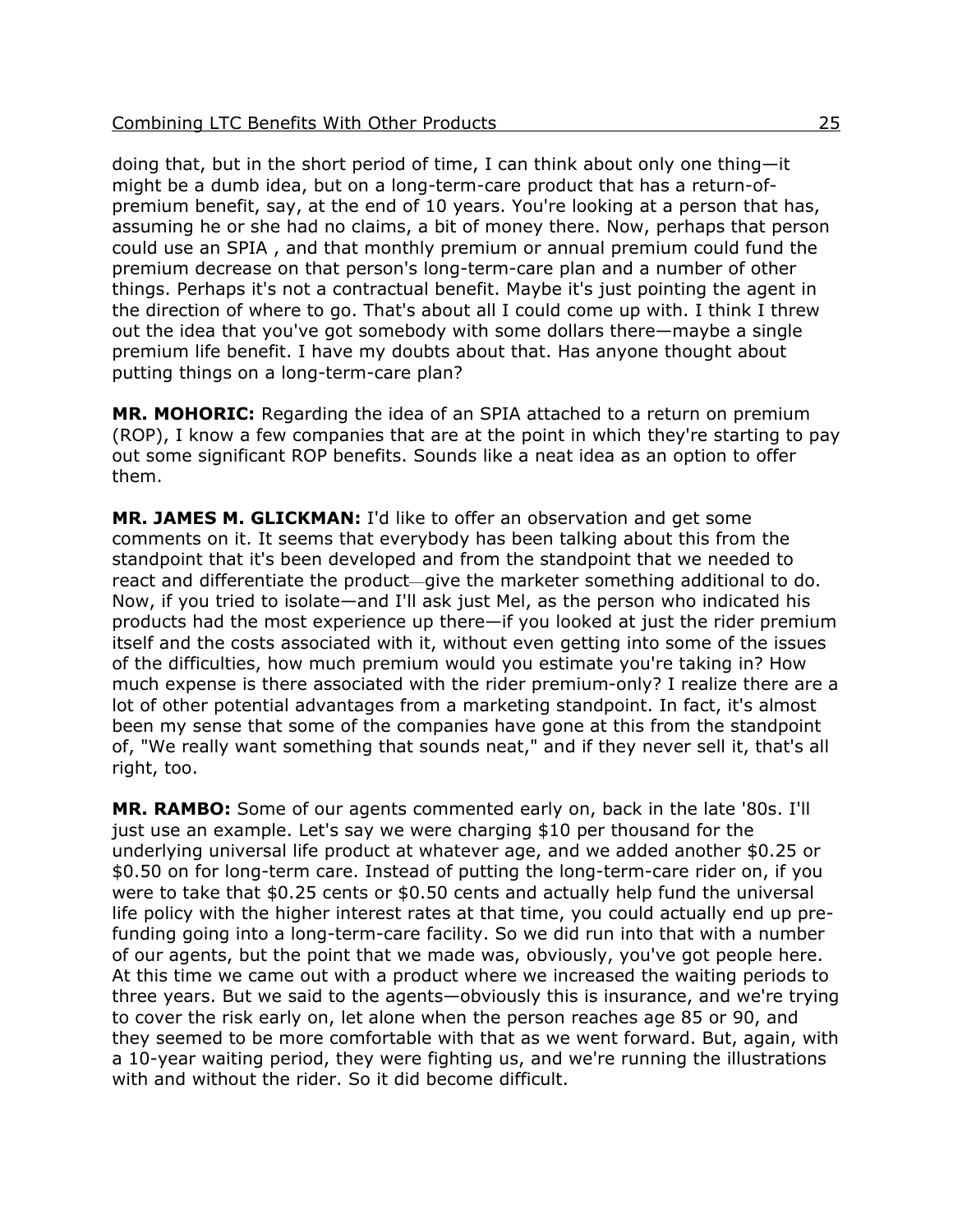**MR. GLICKMAN:** Let me ask one follow-up. For example, for the year 2000, how much rider premium would you estimate that you sold as a company? And how much expense do you think there was associated with the marketing materials, the training, and some of the other things that came, in effect, right off the top of that before you could get into whether the rider was a profitable item on its own?

**MR. RAMBO:** I would say in the year 2000—looking back at 1987, when we were first designing this and looking at all the costs that were involved in going to the insurance departments—we did not recoup that. Now that our admin systems are set up, and we're using it in two of our marketing divisions, we are covering our expenses with the number of riders that we are selling. We are not selling that traditional version. It's more of an accelerated death benefit, so I feel that we've covered the cost. Looking back on that original version—no, we did not. With the consulting cost, as well as all the travel, and only selling 2,000 policies, it did not happen back then, but we realized that going in. We wondered, with the costs that we were incurring, if we were going to recoup them. So it was not a surprise at the time, but I'm definitely glad that we did it. We learned a lot during the process, and it led to a lot of other accelerated features and other life cycle products.

**MR. COOPERSTEIN:** I just want to follow up on what Jim's talking about, to some degree. I'm involved in an expert-witness case now, where some people in the industry would say that some people in a particular area are at the line of marketing versus pricing. In other words, the marketing is pushing the pricing. Some of the products, even the John Hancock product—this is my own personal opinion, I haven't really studied the John Hancock product in detail—but to me, there was no underwriting on it. So, from the point of view that there's no underwriting—there's no comparison, so the price should be higher. The price is quite a bit higher than somebody would get in the open marketplace, if that person was underwritten. It's pretty clear that that's true. We push the products because of the marketing combination that makes them attractive. You're buying a deferred annuity. So why shouldn't you buy it? It's a perfect combination. I think we need to be careful that we don't go too far and use the marketing to sell the long-term care and end up hurting the product in the long run, just from a PR point of view.